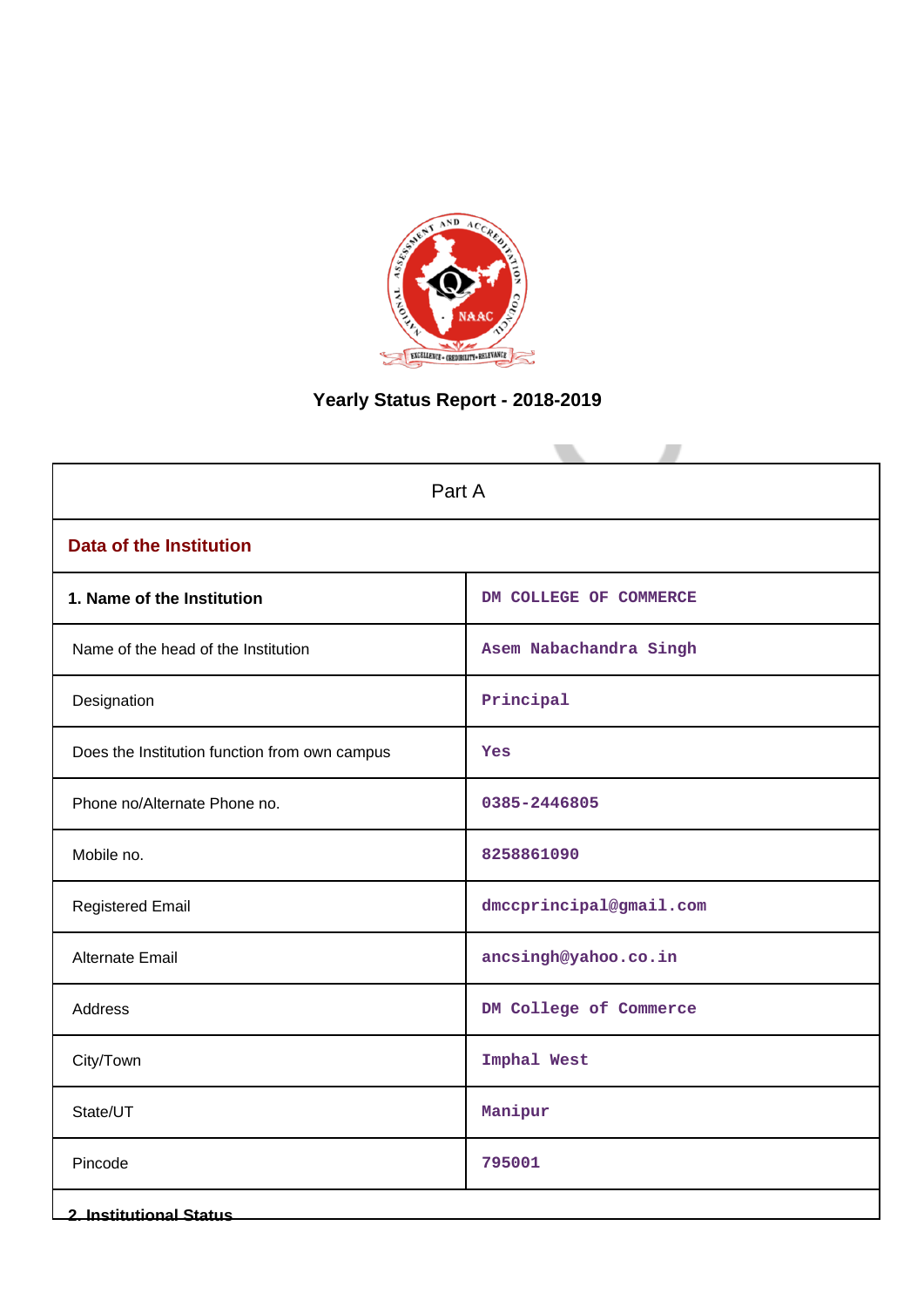| Affiliated / Constituent                                                 |                                                                                                                                      |             | Constituent                |                                                          |             |  |
|--------------------------------------------------------------------------|--------------------------------------------------------------------------------------------------------------------------------------|-------------|----------------------------|----------------------------------------------------------|-------------|--|
| Type of Institution                                                      |                                                                                                                                      |             | Co-education               |                                                          |             |  |
| Location                                                                 |                                                                                                                                      |             | Urban                      |                                                          |             |  |
| <b>Financial Status</b>                                                  |                                                                                                                                      |             | state                      |                                                          |             |  |
| Name of the IQAC co-ordinator/Director                                   |                                                                                                                                      |             | Dr. L. Sanatomba Meetei    |                                                          |             |  |
| Phone no/Alternate Phone no.                                             |                                                                                                                                      |             | 03852446805                |                                                          |             |  |
| Mobile no.                                                               |                                                                                                                                      |             | 9856375996                 |                                                          |             |  |
| <b>Registered Email</b>                                                  |                                                                                                                                      |             | 1stmeetei@gmail.com        |                                                          |             |  |
| Alternate Email                                                          |                                                                                                                                      |             | dmccprincipal@gmail.com    |                                                          |             |  |
| 3. Website Address                                                       |                                                                                                                                      |             |                            |                                                          |             |  |
| Web-link of the AQAR: (Previous Academic Year)                           |                                                                                                                                      |             | http://dmccommerce.edu.in/ |                                                          |             |  |
| 4. Whether Academic Calendar prepared during<br>the year                 |                                                                                                                                      |             | Yes                        |                                                          |             |  |
| if yes, whether it is uploaded in the institutional website:<br>Weblink: |                                                                                                                                      |             | http://dmccommerce.edu.in/ |                                                          |             |  |
| <b>5. Accrediation Details</b>                                           |                                                                                                                                      |             |                            |                                                          |             |  |
|                                                                          | Grade                                                                                                                                | <b>CGPA</b> | Year of                    | Validity                                                 |             |  |
| Cycle                                                                    |                                                                                                                                      |             | Accrediation               | Period From                                              | Period To   |  |
| 1                                                                        | в                                                                                                                                    | 2.03        | 2019                       | $20 - May - 2019$                                        | 19-May-2024 |  |
|                                                                          |                                                                                                                                      |             |                            |                                                          |             |  |
| 6. Date of Establishment of IQAC                                         |                                                                                                                                      |             | 08-Apr-2014                |                                                          |             |  |
| 7. Internal Quality Assurance System                                     |                                                                                                                                      |             |                            |                                                          |             |  |
|                                                                          |                                                                                                                                      |             |                            |                                                          |             |  |
|                                                                          | Quality initiatives by IQAC during the year for promoting quality culture<br>Item /Title of the quality initiative by<br><b>IQAC</b> |             |                            | Date & Duration<br>Number of participants/ beneficiaries |             |  |
| Analysis of Feedback                                                     |                                                                                                                                      |             | $04 - Jan - 2019$<br>5     | 20                                                       |             |  |
| Feedback from Students,                                                  |                                                                                                                                      |             | $05 - Nov - 2018$<br>300   |                                                          |             |  |

**20**

**Parents**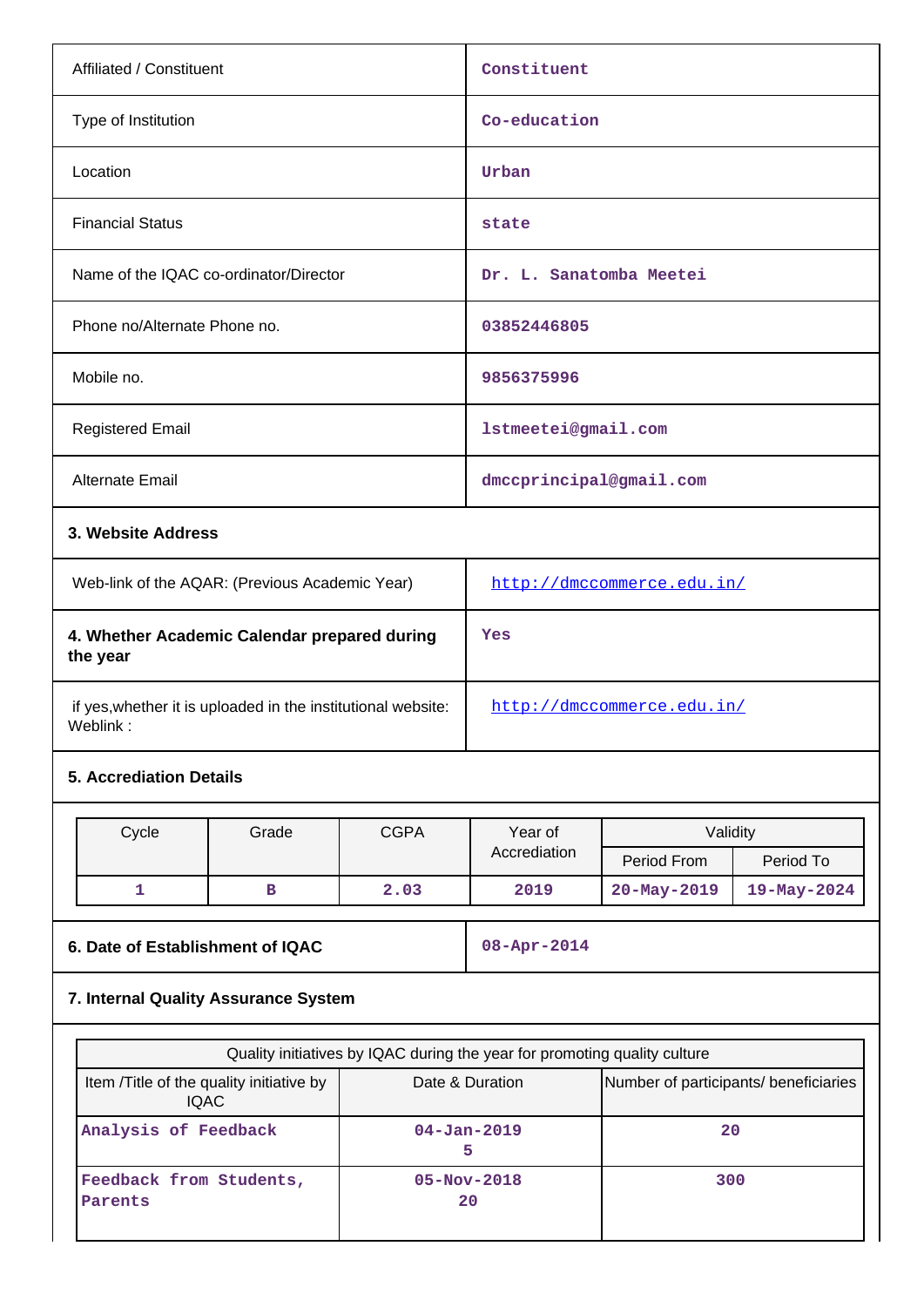| Meeting of the IQAC            | $04 - \text{Mar} - 2019$ |  |  |  |  |  |
|--------------------------------|--------------------------|--|--|--|--|--|
| Meeting of the IQAC            | $05 - Jan - 2019$        |  |  |  |  |  |
| Meeting of the IQAC            | $19 - Nov - 2018$        |  |  |  |  |  |
| Meeting of the IQAC<br>Members |                          |  |  |  |  |  |
| View File                      |                          |  |  |  |  |  |

# **8. Provide the list of funds by Central/ State Government- UGC/CSIR/DST/DBT/ICMR/TEQIP/World Bank/CPE of UGC etc.**

|                                                                                                                    | Institution/Departmen<br>t/Faculty                                                                                | Scheme                            |   | <b>Funding Agency</b> | Year of award with<br>duration | Amount |
|--------------------------------------------------------------------------------------------------------------------|-------------------------------------------------------------------------------------------------------------------|-----------------------------------|---|-----------------------|--------------------------------|--------|
|                                                                                                                    |                                                                                                                   | No Data Entered/Not Applicable!!! |   |                       |                                |        |
|                                                                                                                    |                                                                                                                   |                                   |   | No Files Uploaded !!! |                                |        |
| 9. Whether composition of IQAC as per latest<br><b>NAAC</b> guidelines:                                            |                                                                                                                   |                                   |   | Yes                   |                                |        |
| Upload latest notification of formation of IQAC                                                                    |                                                                                                                   |                                   |   | <u>View File</u>      |                                |        |
| 10. Number of IQAC meetings held during the<br>year :                                                              |                                                                                                                   |                                   | 4 |                       |                                |        |
| The minutes of IQAC meeting and compliances to the<br>decisions have been uploaded on the institutional<br>website |                                                                                                                   |                                   |   | Yes                   |                                |        |
|                                                                                                                    | Upload the minutes of meeting and action taken report                                                             |                                   |   | View File             |                                |        |
|                                                                                                                    | 11. Whether IQAC received funding from any of<br>the funding agency to support its activities<br>during the year? |                                   |   |                       |                                |        |

# **12. Significant contributions made by IQAC during the current year(maximum five bullets)**

**1. The college was just accredited by NAAC in the month of May, 2019 with B degree. 2. Preparation for National Institute Ranking Framework (NIRF) 3.. Timely submission of AQAR 4. Preparation for AISHE Report**

# [View File](https://assessmentonline.naac.gov.in/public/Postacc/Contribution/4505_Contribution.xlsx)

**13. Plan of action chalked out by the IQAC in the beginning of the academic year towards Quality Enhancement and outcome achieved by the end of the academic year**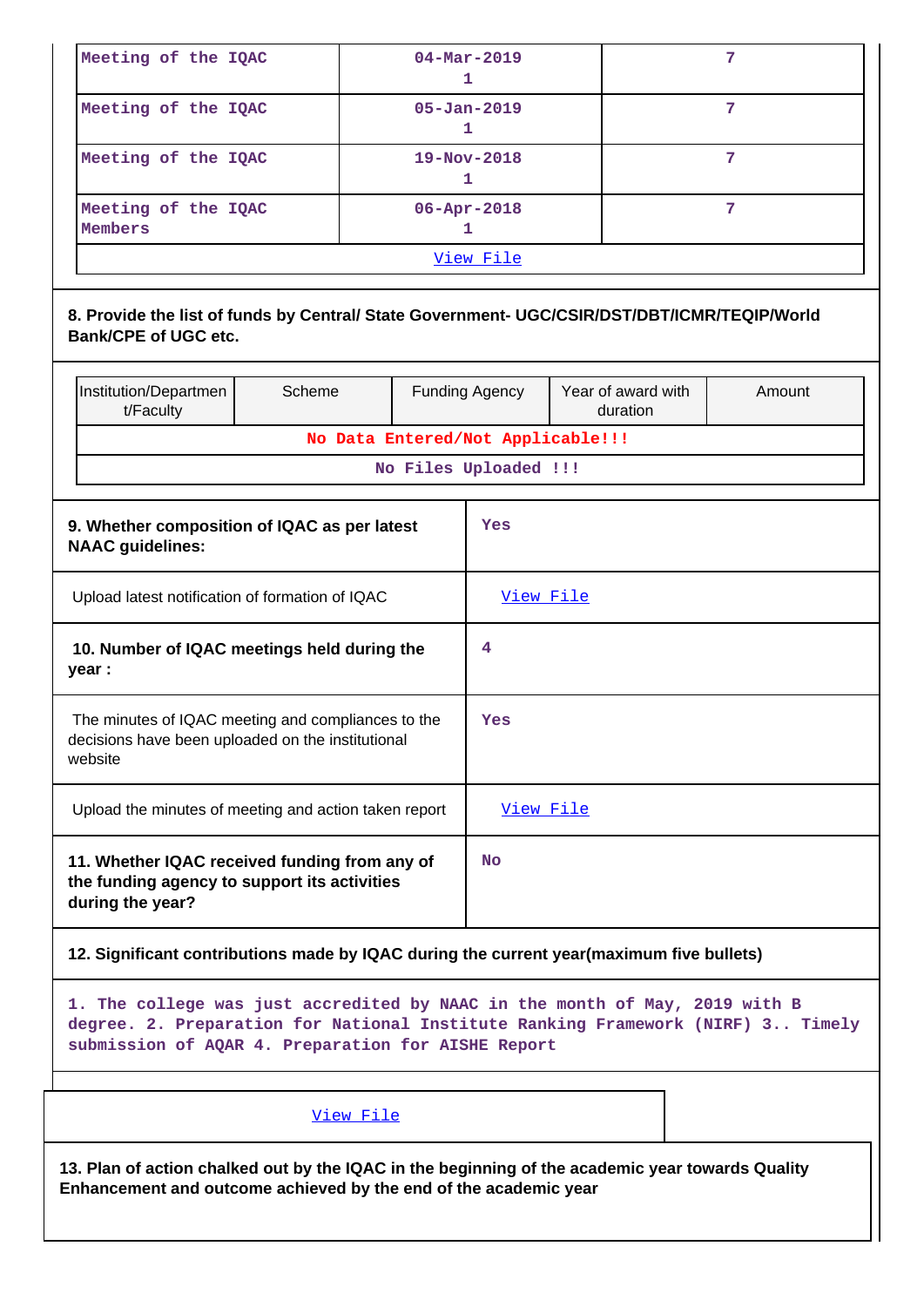| Plan of Action                                                                                                                 | Achivements/Outcomes                                                                     |  |  |  |  |
|--------------------------------------------------------------------------------------------------------------------------------|------------------------------------------------------------------------------------------|--|--|--|--|
| Preparation of Students' Database                                                                                              | Students' database has been prepared<br>incorporating gender, phone no. & e-<br>mail etc |  |  |  |  |
| Making the teaching , Non teaching<br>Staffs, students and all stakeholders<br>about the new methodology of NAAC<br>assessment | The stakeholders have become aware of<br>the new changes                                 |  |  |  |  |
| Sending important information,<br>notifications etc to all teaching non<br>Teaching staffs                                     | Better and faster knowledge to the<br>stakeholders                                       |  |  |  |  |
|                                                                                                                                | View File                                                                                |  |  |  |  |
| 14. Whether AQAR was placed before statutory<br>body?                                                                          | N <sub>O</sub>                                                                           |  |  |  |  |
| 15. Whether NAAC/or any other accredited<br>body(s) visited IQAC or interacted with it to<br>assess the functioning?           | Yes                                                                                      |  |  |  |  |
| Date of Visit                                                                                                                  | $03 - May - 2019$                                                                        |  |  |  |  |
| 16. Whether institutional data submitted to<br><b>AISHE:</b>                                                                   | Yes                                                                                      |  |  |  |  |
| Year of Submission                                                                                                             | 2019                                                                                     |  |  |  |  |
| Date of Submission                                                                                                             | 22-Feb-2019                                                                              |  |  |  |  |
| 17. Does the Institution have Management<br><b>Information System?</b>                                                         | <b>No</b>                                                                                |  |  |  |  |
|                                                                                                                                | Part B                                                                                   |  |  |  |  |

# **CRITERION I – CURRICULAR ASPECTS**

#### **1.1 – Curriculum Planning and Implementation**

 1.1.1 – Institution has the mechanism for well planned curriculum delivery and documentation. Explain in 500 words

 **• The Annual Academic Calendar is prepared according to the University Calendar, specifying dates and duration for significant activities to ensure proper teaching –learning process and continuous evaluation and it is displayed in the Notice Board & College Website. • Meeting is held in each department at the beginning and end of the academic year to discuss about the course distribution for the next academic session. The Head of the Department allots different papers to different professors considering their specialisation. Every department prepares teaching plan, allotting semester wise topics to be taught. • Syllabus for the academic session is provided to the students at the beginning of the semester. HoDs maintain a personal diary for each department for effective academic planning and implementation. • Classes as well as tutorials are conducted according to the Time-Table which is published in**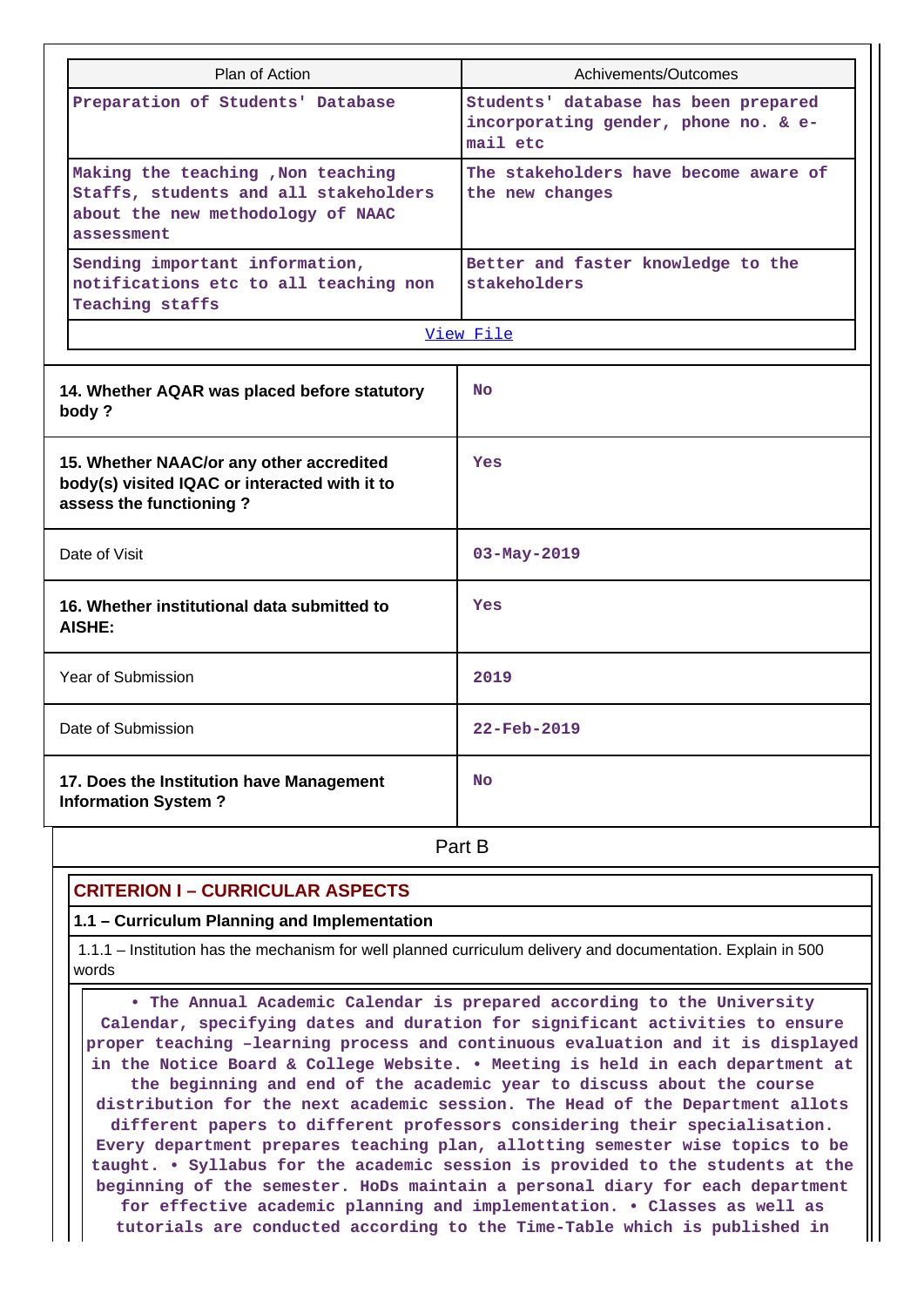**Notice Board & College website. • Classroom teaching is done using ICT whenever required to make the teaching learning process more effective. • Classroom teaching is complemented with seminars, workshops, special lectures, group discussions, Tutorials, Quiz, Power Point Presentation by the students, projects, group assignments, educational tours, field trips and industrial visits for effective delivery of curriculum. Records are maintained by each department and information is provided to IQAC for documentation. • The College Library provides teachers and students with necessary teaching-learning materials for proper completion of curriculum. Library related information are well maintained and are provided to IQAC for documentation. • All Internal Examinations like Unit Test and terminal examination are conducted to test the knowledge of the students as per the objectives of the curriculum. All examinations are conducted according to the Academic Calendar. Tutorials are held regularly to monitor the progress of the students. Remedial / Special classes are conducted from time to time for low achievers. Record of the regular attendance, mark lists and progress of the students are maintained and preserved by the respective teachers. • The college encourages faculty members to attend Orientation/Refresher courses, workshops and present papers in seminars conducted by other colleges and Universities for acquiring necessary skills for effective delivery of the curriculum. Photo copies of the Certificates of the above courses**

|                                                                                                                                                                          | 1.1.2 – Certificate/ Diploma Courses introduced during the academic year |                                                                                |  |  |  |  |  |  |  |  |  |
|--------------------------------------------------------------------------------------------------------------------------------------------------------------------------|--------------------------------------------------------------------------|--------------------------------------------------------------------------------|--|--|--|--|--|--|--|--|--|
| Certificate<br>Diploma Courses                                                                                                                                           | Dates of<br>Duration<br>Introduction                                     | <b>Skill</b><br>Focus on employ<br>ability/entreprene<br>Development<br>urship |  |  |  |  |  |  |  |  |  |
| No Data Entered/Not Applicable !!!                                                                                                                                       |                                                                          |                                                                                |  |  |  |  |  |  |  |  |  |
| 1.2 - Academic Flexibility                                                                                                                                               |                                                                          |                                                                                |  |  |  |  |  |  |  |  |  |
| 1.2.1 - New programmes/courses introduced during the academic year                                                                                                       |                                                                          |                                                                                |  |  |  |  |  |  |  |  |  |
| Programme/Course                                                                                                                                                         | Programme Specialization                                                 | Dates of Introduction                                                          |  |  |  |  |  |  |  |  |  |
| No Data Entered/Not Applicable !!!                                                                                                                                       |                                                                          |                                                                                |  |  |  |  |  |  |  |  |  |
|                                                                                                                                                                          | No file uploaded.                                                        |                                                                                |  |  |  |  |  |  |  |  |  |
| 1.2.2 - Programmes in which Choice Based Credit System (CBCS)/Elective course system implemented at the<br>affiliated Colleges (if applicable) during the academic year. |                                                                          |                                                                                |  |  |  |  |  |  |  |  |  |
| Name of programmes adopting<br><b>CBCS</b>                                                                                                                               | Date of implementation of<br><b>CBCS/Elective Course System</b>          |                                                                                |  |  |  |  |  |  |  |  |  |
| No Data Entered/Not Applicable !!!                                                                                                                                       |                                                                          |                                                                                |  |  |  |  |  |  |  |  |  |
| 1.2.3 - Students enrolled in Certificate/ Diploma Courses introduced during the year                                                                                     |                                                                          |                                                                                |  |  |  |  |  |  |  |  |  |
|                                                                                                                                                                          | Certificate                                                              | Diploma Course                                                                 |  |  |  |  |  |  |  |  |  |
|                                                                                                                                                                          | No Data Entered/Not Applicable !!!                                       |                                                                                |  |  |  |  |  |  |  |  |  |
| 1.3 - Curriculum Enrichment                                                                                                                                              |                                                                          |                                                                                |  |  |  |  |  |  |  |  |  |
| 1.3.1 - Value-added courses imparting transferable and life skills offered during the year                                                                               |                                                                          |                                                                                |  |  |  |  |  |  |  |  |  |
| <b>Value Added Courses</b>                                                                                                                                               | Date of Introduction                                                     | Number of Students Enrolled                                                    |  |  |  |  |  |  |  |  |  |
|                                                                                                                                                                          | No Data Entered/Not Applicable !!!                                       |                                                                                |  |  |  |  |  |  |  |  |  |
| No file uploaded.                                                                                                                                                        |                                                                          |                                                                                |  |  |  |  |  |  |  |  |  |
| 1.3.2 – Field Projects / Internships under taken during the year                                                                                                         |                                                                          |                                                                                |  |  |  |  |  |  |  |  |  |
| Project/Programme Title                                                                                                                                                  | Programme Specialization                                                 | No. of students enrolled for Field<br>Projects / Internships                   |  |  |  |  |  |  |  |  |  |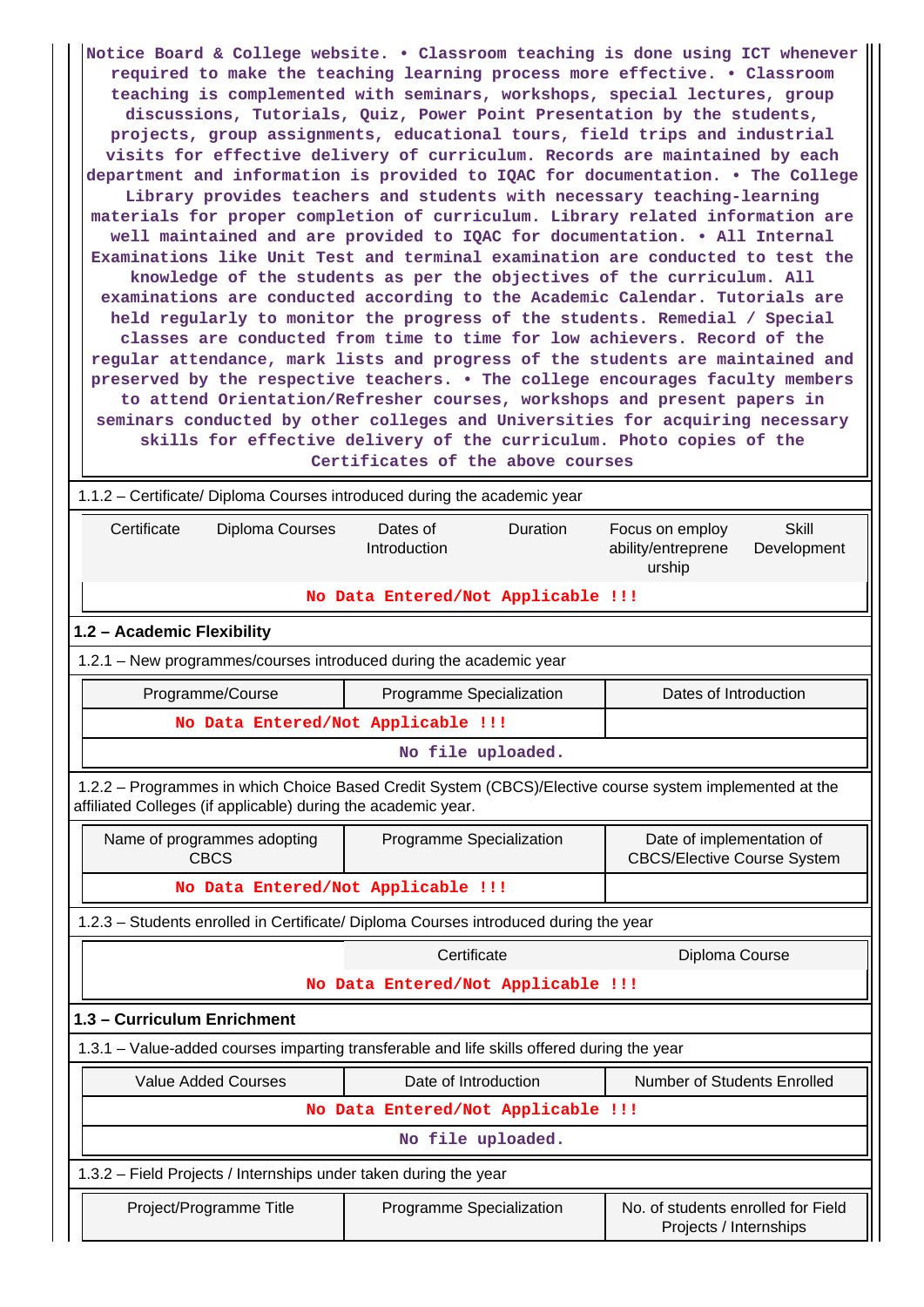#### **No Data Entered/Not Applicable !!!**

**No file uploaded.**

## **1.4 – Feedback System**

1.4.1 – Whether structured feedback received from all the stakeholders.

| <b>Students</b>  | Yes |
|------------------|-----|
| Teachers         | Yes |
| <b>Employers</b> |     |
| Alumni           | Yes |
| Parents          | No  |

 1.4.2 – How the feedback obtained is being analyzed and utilized for overall development of the institution? (maximum 500 words)

#### Feedback Obtained

**Feedback on Teaching Learning Process in the institution is done through a structured questionnaire framed and approved by the IQAC of the college. The feedback is collected from the students, teachers and the alumni. Three different sets of questionnaire are prepared for each set of respondents. The questionnaire are printed and distributed to the respondents to be collected within a stipulated schedule of time. Responses obtained are then analysed and necessary actions to be incorporated are handed over to the principal of the college.**

# **CRITERION II – TEACHING- LEARNING AND EVALUATION**

### **2.1 – Student Enrolment and Profile**

2.1.1 – Demand Ratio during the year

| Name of the<br>Programme | Programme<br>Specialization | Number of seats<br>available | Number of<br>Application received | <b>Students Enrolled</b> |  |  |
|--------------------------|-----------------------------|------------------------------|-----------------------------------|--------------------------|--|--|
| <b>MCom</b>              | Commerce                    | 50                           | 100                               | 50                       |  |  |
| <b>BBA</b>               | Management                  | 50                           | 110                               | 50                       |  |  |
| <b>BCom</b>              | Commerce                    | 370                          | 400                               | 370                      |  |  |
| View File                |                             |                              |                                   |                          |  |  |

# **2.2 – Catering to Student Diversity**

2.2.1 – Student - Full time teacher ratio (current year data)

| Year | Number of<br>students enrolled<br>in the institution<br>(UG) | Number of<br>students enrolled<br>in the institution<br>(PG) | Number of<br>fulltime teachers<br>available in the<br>institution<br>teaching only UG<br>courses | Number of<br>fulltime teachers<br>available in the<br>institution<br>teaching only PG<br>courses | Number of<br>teachers<br>teaching both UG<br>and PG courses |
|------|--------------------------------------------------------------|--------------------------------------------------------------|--------------------------------------------------------------------------------------------------|--------------------------------------------------------------------------------------------------|-------------------------------------------------------------|
| 2018 | 420                                                          | 50                                                           | 20                                                                                               | 17                                                                                               | 17                                                          |

# **2.3 – Teaching - Learning Process**

 2.3.1 – Percentage of teachers using ICT for effective teaching with Learning Management Systems (LMS), Elearning resources etc. (current year data)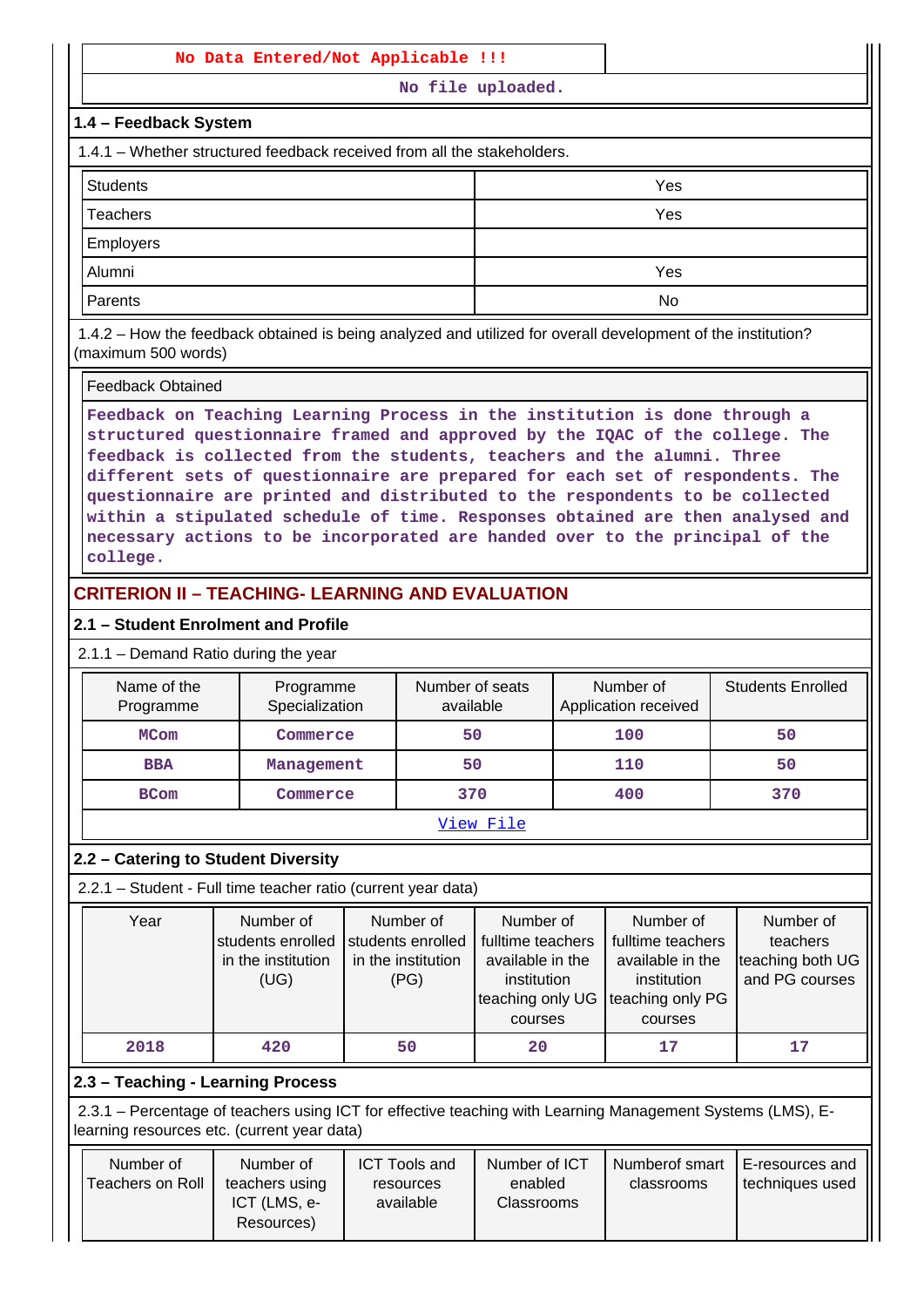| 37                                                                                                                                                                                                                                                                                                                                                                                                                                                                                                                                                                                                                                                                                                                                                                                                                                                                                                                                                                                                                                                                                                                                                                                                                                                                                                                                                                                                                                                                                                                                              |  | 18                      |                     | 89                                                                                  | 3                                    |             | $\overline{a}$                              |  | 0                                                                                                                   |
|-------------------------------------------------------------------------------------------------------------------------------------------------------------------------------------------------------------------------------------------------------------------------------------------------------------------------------------------------------------------------------------------------------------------------------------------------------------------------------------------------------------------------------------------------------------------------------------------------------------------------------------------------------------------------------------------------------------------------------------------------------------------------------------------------------------------------------------------------------------------------------------------------------------------------------------------------------------------------------------------------------------------------------------------------------------------------------------------------------------------------------------------------------------------------------------------------------------------------------------------------------------------------------------------------------------------------------------------------------------------------------------------------------------------------------------------------------------------------------------------------------------------------------------------------|--|-------------------------|---------------------|-------------------------------------------------------------------------------------|--------------------------------------|-------------|---------------------------------------------|--|---------------------------------------------------------------------------------------------------------------------|
|                                                                                                                                                                                                                                                                                                                                                                                                                                                                                                                                                                                                                                                                                                                                                                                                                                                                                                                                                                                                                                                                                                                                                                                                                                                                                                                                                                                                                                                                                                                                                 |  |                         |                     |                                                                                     | View File of ICT Tools and resources |             |                                             |  |                                                                                                                     |
|                                                                                                                                                                                                                                                                                                                                                                                                                                                                                                                                                                                                                                                                                                                                                                                                                                                                                                                                                                                                                                                                                                                                                                                                                                                                                                                                                                                                                                                                                                                                                 |  |                         |                     |                                                                                     | No file uploaded.                    |             |                                             |  |                                                                                                                     |
| 2.3.2 - Students mentoring system available in the institution? Give details. (maximum 500 words)                                                                                                                                                                                                                                                                                                                                                                                                                                                                                                                                                                                                                                                                                                                                                                                                                                                                                                                                                                                                                                                                                                                                                                                                                                                                                                                                                                                                                                               |  |                         |                     |                                                                                     |                                      |             |                                             |  |                                                                                                                     |
| Mentoring system is there for students where teachers undertake personal mentoring of the students. Teachers<br>discuss academic difficulties with students personally and figure out remedial measures. This practice helps to<br>ensure maximum success rate and minimize failure. Mentoring is defined as "a mutually beneficial relationship<br>which involves a more experienced person helping a less experienced person to identify and achieve their<br>goals". Mentoring relationships is developed through the mentor- mentee programme of the college. Career<br>mentoring can provide some of the most sought after attributes that teachers look for: industry awareness and<br>firsthand knowledge of the challenges of life. A mentor provides support, a sounding board, knowledge,<br>encouragement, guidance, and constructive feedback to the mentee by developing a genuine interest in the<br>growth of their abilities and talents. A mentee actively seeks support and guidance in their career and<br>professional development from an experienced planner. A mentee always has ultimate responsibility for their<br>career and professional development. The relationship is based upon encouragement, constructive feedback,<br>openness, mutual trust, respect and a willingness to learn and share. For effective implementation of the mentor-<br>mentee programme in the college, a total of 8 faculty members are chosen as mentors of their respective<br>semesters of BBA, B.Com. and M.com. assigned to them. |  |                         |                     |                                                                                     |                                      |             |                                             |  |                                                                                                                     |
| Number of students enrolled in the<br>Mentor: Mentee Ratio<br>Number of fulltime teachers<br>institution                                                                                                                                                                                                                                                                                                                                                                                                                                                                                                                                                                                                                                                                                                                                                                                                                                                                                                                                                                                                                                                                                                                                                                                                                                                                                                                                                                                                                                        |  |                         |                     |                                                                                     |                                      |             |                                             |  |                                                                                                                     |
| 1158<br>37<br>1:31                                                                                                                                                                                                                                                                                                                                                                                                                                                                                                                                                                                                                                                                                                                                                                                                                                                                                                                                                                                                                                                                                                                                                                                                                                                                                                                                                                                                                                                                                                                              |  |                         |                     |                                                                                     |                                      |             |                                             |  |                                                                                                                     |
| 2.4 - Teacher Profile and Quality                                                                                                                                                                                                                                                                                                                                                                                                                                                                                                                                                                                                                                                                                                                                                                                                                                                                                                                                                                                                                                                                                                                                                                                                                                                                                                                                                                                                                                                                                                               |  |                         |                     |                                                                                     |                                      |             |                                             |  |                                                                                                                     |
| 2.4.1 - Number of full time teachers appointed during the year                                                                                                                                                                                                                                                                                                                                                                                                                                                                                                                                                                                                                                                                                                                                                                                                                                                                                                                                                                                                                                                                                                                                                                                                                                                                                                                                                                                                                                                                                  |  |                         |                     |                                                                                     |                                      |             |                                             |  |                                                                                                                     |
| No. of sanctioned<br>positions                                                                                                                                                                                                                                                                                                                                                                                                                                                                                                                                                                                                                                                                                                                                                                                                                                                                                                                                                                                                                                                                                                                                                                                                                                                                                                                                                                                                                                                                                                                  |  | No. of filled positions |                     | Vacant positions                                                                    |                                      |             | Positions filled during<br>the current year |  | No. of faculty with<br>Ph.D                                                                                         |
| $\overline{2}$                                                                                                                                                                                                                                                                                                                                                                                                                                                                                                                                                                                                                                                                                                                                                                                                                                                                                                                                                                                                                                                                                                                                                                                                                                                                                                                                                                                                                                                                                                                                  |  | $\overline{2}$          |                     | $\overline{\mathbf{2}}$                                                             |                                      |             | $\overline{a}$                              |  | 1                                                                                                                   |
| International level from Government, recognised bodies during the year )                                                                                                                                                                                                                                                                                                                                                                                                                                                                                                                                                                                                                                                                                                                                                                                                                                                                                                                                                                                                                                                                                                                                                                                                                                                                                                                                                                                                                                                                        |  |                         |                     |                                                                                     |                                      |             |                                             |  | 2.4.2 - Honours and recognition received by teachers (received awards, recognition, fellowships at State, National, |
| Year of Award                                                                                                                                                                                                                                                                                                                                                                                                                                                                                                                                                                                                                                                                                                                                                                                                                                                                                                                                                                                                                                                                                                                                                                                                                                                                                                                                                                                                                                                                                                                                   |  |                         | international level | Name of full time teachers<br>receiving awards from<br>state level, national level, |                                      | Designation |                                             |  | Name of the award,<br>fellowship, received from<br>Government or recognized<br>bodies                               |
|                                                                                                                                                                                                                                                                                                                                                                                                                                                                                                                                                                                                                                                                                                                                                                                                                                                                                                                                                                                                                                                                                                                                                                                                                                                                                                                                                                                                                                                                                                                                                 |  |                         |                     |                                                                                     | No Data Entered/Not Applicable !!!   |             |                                             |  |                                                                                                                     |
|                                                                                                                                                                                                                                                                                                                                                                                                                                                                                                                                                                                                                                                                                                                                                                                                                                                                                                                                                                                                                                                                                                                                                                                                                                                                                                                                                                                                                                                                                                                                                 |  |                         |                     |                                                                                     | No file uploaded.                    |             |                                             |  |                                                                                                                     |
| 2.5 - Evaluation Process and Reforms                                                                                                                                                                                                                                                                                                                                                                                                                                                                                                                                                                                                                                                                                                                                                                                                                                                                                                                                                                                                                                                                                                                                                                                                                                                                                                                                                                                                                                                                                                            |  |                         |                     |                                                                                     |                                      |             |                                             |  |                                                                                                                     |
| the year                                                                                                                                                                                                                                                                                                                                                                                                                                                                                                                                                                                                                                                                                                                                                                                                                                                                                                                                                                                                                                                                                                                                                                                                                                                                                                                                                                                                                                                                                                                                        |  |                         |                     |                                                                                     |                                      |             |                                             |  | 2.5.1 – Number of days from the date of semester-end/ year- end examination till the declaration of results during  |
| Date of declaration of<br>Programme Name<br>Programme Code<br>Semester/year<br>Last date of the last<br>results of semester-<br>semester-end/year-<br>end examination<br>end/ year- end<br>examination                                                                                                                                                                                                                                                                                                                                                                                                                                                                                                                                                                                                                                                                                                                                                                                                                                                                                                                                                                                                                                                                                                                                                                                                                                                                                                                                          |  |                         |                     |                                                                                     |                                      |             |                                             |  |                                                                                                                     |
| <b>MCom</b>                                                                                                                                                                                                                                                                                                                                                                                                                                                                                                                                                                                                                                                                                                                                                                                                                                                                                                                                                                                                                                                                                                                                                                                                                                                                                                                                                                                                                                                                                                                                     |  | $PC-3$                  |                     | 2nd 4th                                                                             |                                      |             | 22/08/2019                                  |  | 18/11/2019                                                                                                          |
| <b>BCom</b>                                                                                                                                                                                                                                                                                                                                                                                                                                                                                                                                                                                                                                                                                                                                                                                                                                                                                                                                                                                                                                                                                                                                                                                                                                                                                                                                                                                                                                                                                                                                     |  | $PC-1$                  |                     | 2nd, 4th 6th                                                                        |                                      |             | 20/05/2019                                  |  | 05/07/2019                                                                                                          |
| <b>BBA</b>                                                                                                                                                                                                                                                                                                                                                                                                                                                                                                                                                                                                                                                                                                                                                                                                                                                                                                                                                                                                                                                                                                                                                                                                                                                                                                                                                                                                                                                                                                                                      |  | $PC-2$                  |                     | 2nd, 4th 6th                                                                        |                                      |             | 03/06/2019                                  |  | 12/08/2019                                                                                                          |
|                                                                                                                                                                                                                                                                                                                                                                                                                                                                                                                                                                                                                                                                                                                                                                                                                                                                                                                                                                                                                                                                                                                                                                                                                                                                                                                                                                                                                                                                                                                                                 |  |                         |                     |                                                                                     | View File                            |             |                                             |  |                                                                                                                     |
| 2.5.2 - Reforms initiated on Continuous Internal Evaluation(CIE) system at the institutional level (250 words)                                                                                                                                                                                                                                                                                                                                                                                                                                                                                                                                                                                                                                                                                                                                                                                                                                                                                                                                                                                                                                                                                                                                                                                                                                                                                                                                                                                                                                  |  |                         |                     |                                                                                     |                                      |             |                                             |  |                                                                                                                     |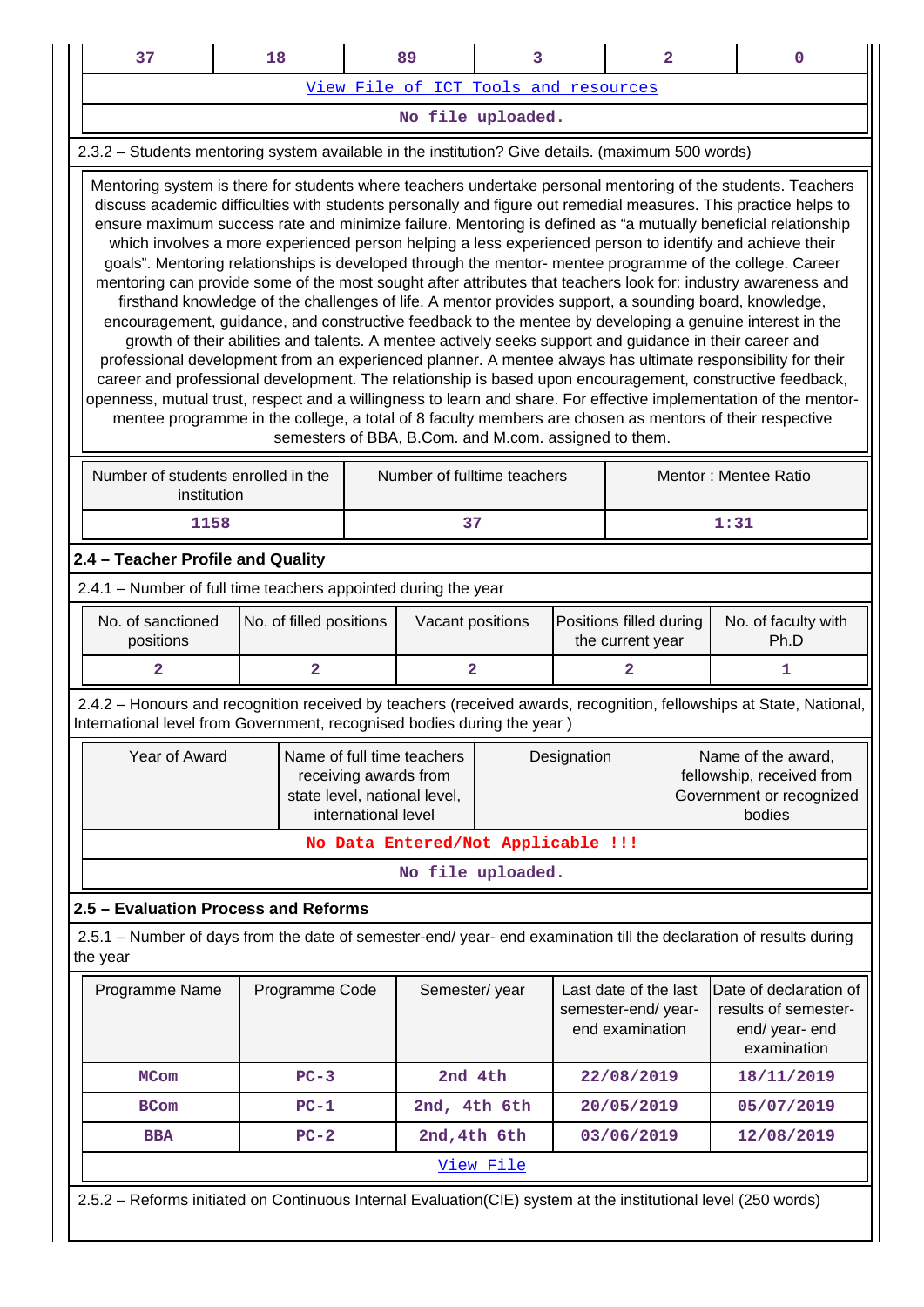**Transparency initiatives at college level: Basic eligibility for evaluation process is made known to students through Prospectus, notice boards and class counselling. This includes distribution of marks and schedule of internal evaluation and university evaluation. Institute also notifies the criteria for allocation of Project Work and dissertation where students are allocated supervisors. Robustness in terms of Frequency Continuous assessment report for all the courses is displayed in respective Notice Boards. Staff meetings are conducted periodically to review the evaluation process. Unit tests marks are made available to the students and feedback given. Semester wise marks are made accessible at the end of each semester for students information. Robustness in terms of Variety Solving grievances of students if any. Internal examiners are appointed for Project work evaluation. The Principal verifies the internal marks for all the students at the end of each semester.**

 2.5.3 – Academic calendar prepared and adhered for conduct of Examination and other related matters (250 words)

 **Preparation of Academic Calendar : Manipur University and Dhanamanjuri University publish academic calendar for every year. Contents of Academic Calendar: Induction programme Commencement of teaching College Week : Sports, Literary , Cultural Management Programmes Conclusion of Teaching Theory Examination/ Viva Voce dates Result declaration dates Submission dates Holidays This university calendar is used as a reference point to prepare academic calendar of the institution. Academic calendar is prepared and circulated well in advance to all concerned. The calendar is uploaded in the University and college website. It mainly consists of start and end dates of the teaching, examination, wresult declaration and submission dates, Holidays, etc.**

# **2.6 – Student Performance and Learning Outcomes**

 2.6.1 – Program outcomes, program specific outcomes and course outcomes for all programs offered by the institution are stated and displayed in website of the institution (to provide the weblink)

| $2.6.2$ – Pass percentage of students |                   |                             |                                                                       |                                                              |                 |  |  |  |  |
|---------------------------------------|-------------------|-----------------------------|-----------------------------------------------------------------------|--------------------------------------------------------------|-----------------|--|--|--|--|
| Programme<br>Code                     | Programme<br>Name | Programme<br>Specialization | Number of<br>students<br>appeared in the<br>final year<br>examination | Number of<br>students passed<br>in final year<br>examination | Pass Percentage |  |  |  |  |
| $PC-3$                                | <b>MCom</b>       | Commerce                    | 24                                                                    | 23                                                           | 95.8            |  |  |  |  |
| $PC-2$                                | <b>BBA</b>        | Management                  | 19                                                                    | 6                                                            | 31.6            |  |  |  |  |
| $PC-1$                                | <b>BCom</b>       | Commerce                    | 316                                                                   | 194                                                          | 61.4            |  |  |  |  |
| View File                             |                   |                             |                                                                       |                                                              |                 |  |  |  |  |

# <http://www.dmccommerce.edu.in>

# **2.7 – Student Satisfaction Survey**

 2.7.1 – Student Satisfaction Survey (SSS) on overall institutional performance (Institution may design the questionnaire) (results and details be provided as weblink)

http://www.dmccommerce.edu.in

# **CRITERION III – RESEARCH, INNOVATIONS AND EXTENSION**

#### **3.1 – Resource Mobilization for Research**

3.1.1 – Research funds sanctioned and received from various agencies, industry and other organisations

| during the year<br>sanctioned<br>agency | Nature of the Proiect | Duration | Name of the funding | Total grant | Amount received |
|-----------------------------------------|-----------------------|----------|---------------------|-------------|-----------------|
|-----------------------------------------|-----------------------|----------|---------------------|-------------|-----------------|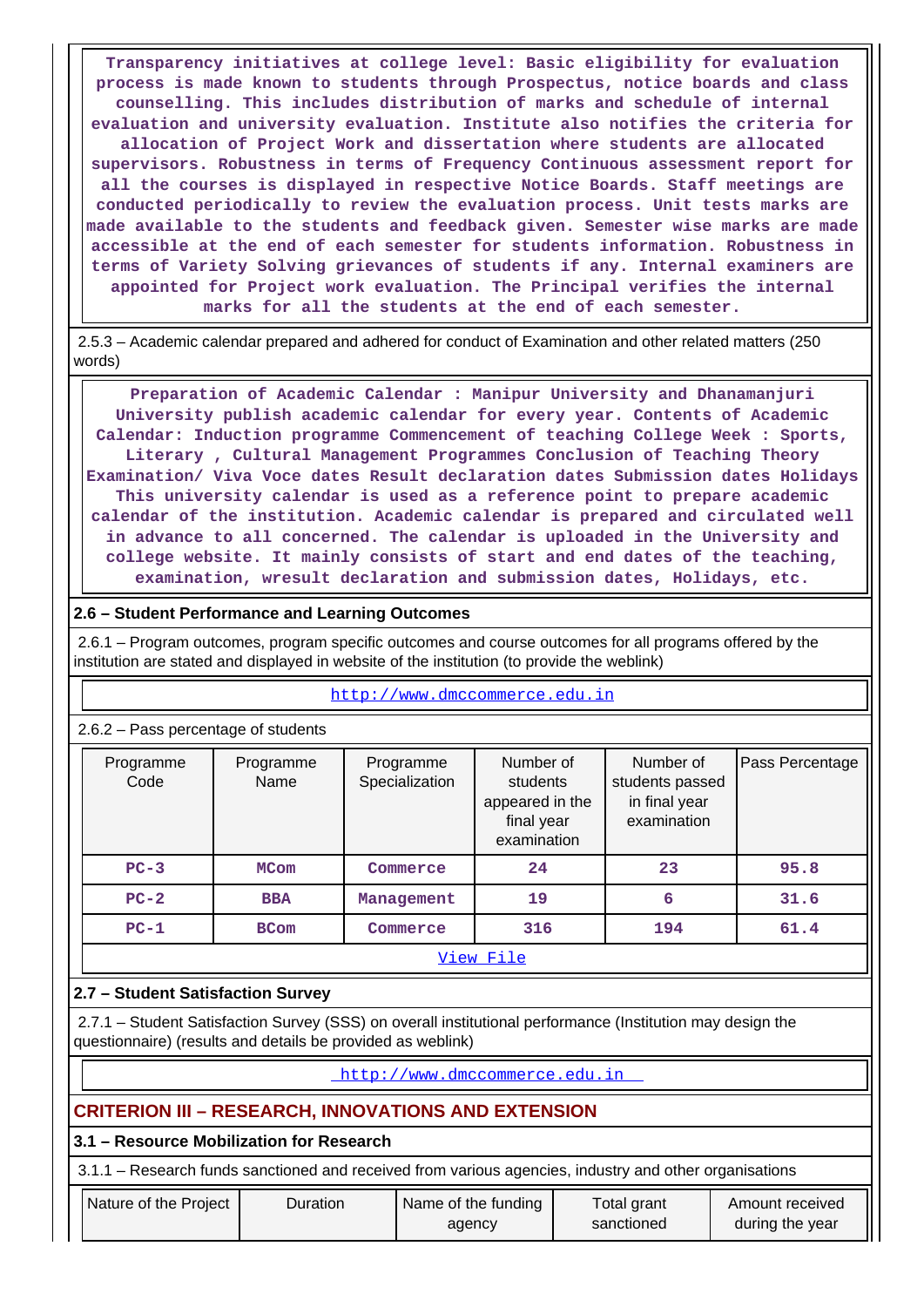|                                                                                                                                          |                            |                 | No Data Entered/Not Applicable !!! |                        |           |                       |                  |                                                                    |                                                                                                                    |  |  |
|------------------------------------------------------------------------------------------------------------------------------------------|----------------------------|-----------------|------------------------------------|------------------------|-----------|-----------------------|------------------|--------------------------------------------------------------------|--------------------------------------------------------------------------------------------------------------------|--|--|
|                                                                                                                                          |                            |                 |                                    | No file uploaded.      |           |                       |                  |                                                                    |                                                                                                                    |  |  |
| 3.2 - Innovation Ecosystem                                                                                                               |                            |                 |                                    |                        |           |                       |                  |                                                                    |                                                                                                                    |  |  |
| 3.2.1 - Workshops/Seminars Conducted on Intellectual Property Rights (IPR) and Industry-Academia Innovative<br>practices during the year |                            |                 |                                    |                        |           |                       |                  |                                                                    |                                                                                                                    |  |  |
|                                                                                                                                          | Title of workshop/seminar  |                 |                                    | Name of the Dept.      |           |                       |                  | Date                                                               |                                                                                                                    |  |  |
|                                                                                                                                          |                            |                 | No Data Entered/Not Applicable !!! |                        |           |                       |                  |                                                                    |                                                                                                                    |  |  |
| 3.2.2 - Awards for Innovation won by Institution/Teachers/Research scholars/Students during the year                                     |                            |                 |                                    |                        |           |                       |                  |                                                                    |                                                                                                                    |  |  |
| Title of the innovation                                                                                                                  |                            | Name of Awardee |                                    | Awarding Agency        |           |                       | Date of award    |                                                                    | Category                                                                                                           |  |  |
|                                                                                                                                          |                            |                 | No Data Entered/Not Applicable !!! |                        |           |                       |                  |                                                                    |                                                                                                                    |  |  |
|                                                                                                                                          |                            |                 |                                    | No file uploaded.      |           |                       |                  |                                                                    |                                                                                                                    |  |  |
| 3.2.3 – No. of Incubation centre created, start-ups incubated on campus during the year                                                  |                            |                 |                                    |                        |           |                       |                  |                                                                    |                                                                                                                    |  |  |
| Incubation<br>Name                                                                                                                       |                            |                 | Name of the<br>Sponsered By        |                        |           |                       | Nature of Start- | Date of                                                            |                                                                                                                    |  |  |
| Center                                                                                                                                   |                            |                 | No Data Entered/Not Applicable !!! |                        |           | Start-up              |                  | up                                                                 | Commencement                                                                                                       |  |  |
|                                                                                                                                          |                            |                 |                                    |                        |           |                       |                  |                                                                    |                                                                                                                    |  |  |
| No file uploaded.                                                                                                                        |                            |                 |                                    |                        |           |                       |                  |                                                                    |                                                                                                                    |  |  |
| 3.3 - Research Publications and Awards<br>3.3.1 - Incentive to the teachers who receive recognition/awards                               |                            |                 |                                    |                        |           |                       |                  |                                                                    |                                                                                                                    |  |  |
|                                                                                                                                          | <b>State</b>               |                 |                                    | National               |           |                       |                  | International                                                      |                                                                                                                    |  |  |
|                                                                                                                                          | 0                          |                 |                                    |                        |           |                       |                  |                                                                    |                                                                                                                    |  |  |
| 3.3.2 - Ph. Ds awarded during the year (applicable for PG College, Research Center)                                                      |                            |                 |                                    |                        |           |                       |                  |                                                                    |                                                                                                                    |  |  |
|                                                                                                                                          | Name of the Department     |                 |                                    |                        |           |                       |                  | Number of PhD's Awarded                                            |                                                                                                                    |  |  |
|                                                                                                                                          |                            |                 | No Data Entered/Not Applicable !!! |                        |           |                       |                  |                                                                    |                                                                                                                    |  |  |
| 3.3.3 - Research Publications in the Journals notified on UGC website during the year                                                    |                            |                 |                                    |                        |           |                       |                  |                                                                    |                                                                                                                    |  |  |
| <b>Type</b>                                                                                                                              |                            |                 | Department                         |                        |           | Number of Publication |                  |                                                                    | Average Impact Factor (if<br>any)                                                                                  |  |  |
| International                                                                                                                            |                            |                 | Law Auditing                       |                        | 1         |                       |                  |                                                                    | 1.4                                                                                                                |  |  |
| International                                                                                                                            |                            |                 | Accounting                         |                        |           | 1                     |                  |                                                                    | 1.4                                                                                                                |  |  |
| International                                                                                                                            |                            |                 | Management                         |                        |           | 1                     |                  |                                                                    | 1.4                                                                                                                |  |  |
|                                                                                                                                          |                            |                 |                                    |                        | View File |                       |                  |                                                                    |                                                                                                                    |  |  |
| Proceedings per Teacher during the year                                                                                                  |                            |                 |                                    |                        |           |                       |                  |                                                                    | 3.3.4 - Books and Chapters in edited Volumes / Books published, and papers in National/International Conference    |  |  |
|                                                                                                                                          | Department                 |                 |                                    |                        |           |                       |                  | Number of Publication                                              |                                                                                                                    |  |  |
|                                                                                                                                          | Department of Auditing Law |                 |                                    |                        |           |                       |                  | 1                                                                  |                                                                                                                    |  |  |
|                                                                                                                                          |                            |                 |                                    |                        | View File |                       |                  |                                                                    |                                                                                                                    |  |  |
| Web of Science or PubMed/ Indian Citation Index                                                                                          |                            |                 |                                    |                        |           |                       |                  |                                                                    | 3.3.5 - Bibliometrics of the publications during the last Academic year based on average citation index in Scopus/ |  |  |
| Title of the<br>Paper                                                                                                                    | Name of<br>Author          |                 | Title of journal                   | Year of<br>publication |           | <b>Citation Index</b> |                  | Institutional<br>affiliation as<br>mentioned in<br>the publication | Number of<br>citations<br>excluding self<br>citation                                                               |  |  |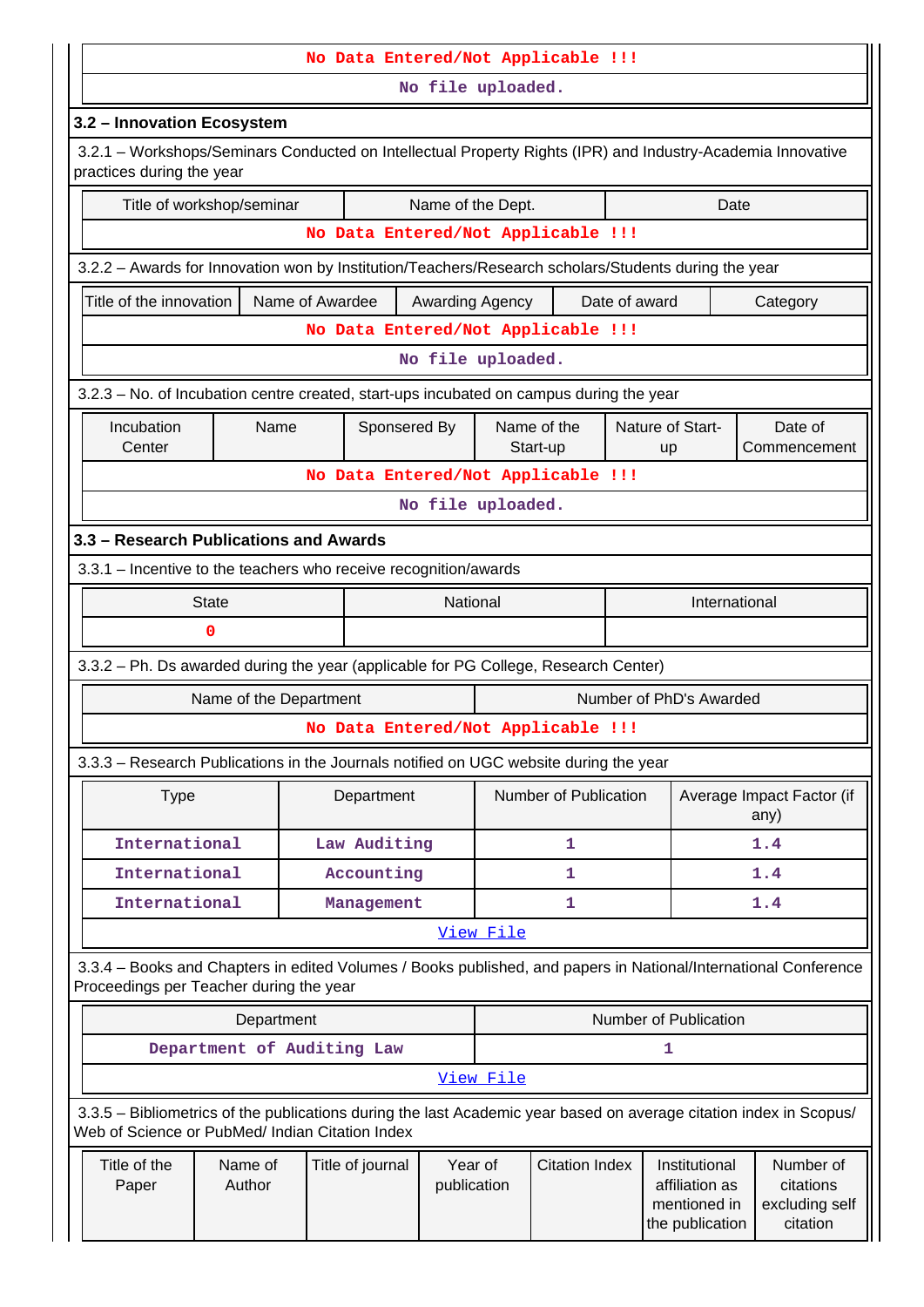| Role of Se<br>riculture<br>in Entrepr<br>eneurship<br>Developmen<br>t in<br>Manipur                                                                                                                                | Dr. Geeta<br>Thangjam                                                          | IJRS (Inte<br>rnational<br>Journal of<br>Research<br>Studies) | 2019                               | $\mathbf{1}$                                             | DM College<br>of<br>Commerce                         |             | 1                                                                  |  |  |  |
|--------------------------------------------------------------------------------------------------------------------------------------------------------------------------------------------------------------------|--------------------------------------------------------------------------------|---------------------------------------------------------------|------------------------------------|----------------------------------------------------------|------------------------------------------------------|-------------|--------------------------------------------------------------------|--|--|--|
| Sustainabl<br>e<br>Livelihood<br>of Loktak<br>Lake Inhab<br>itants- An<br>Assessemen<br>t of<br>Karang<br>Island of<br>Manipur                                                                                     | Dr. A.<br>Victoria<br>Chanu,<br>Raibirola<br>Koijam O.<br>Sandhyaran<br>i Devi |                                                               | 2019                               | 1                                                        | DM College<br>of<br>Commerce                         |             | 1                                                                  |  |  |  |
|                                                                                                                                                                                                                    |                                                                                |                                                               | View File                          |                                                          |                                                      |             |                                                                    |  |  |  |
| 3.3.6 - h-Index of the Institutional Publications during the year. (based on Scopus/ Web of science)                                                                                                               |                                                                                |                                                               |                                    |                                                          |                                                      |             |                                                                    |  |  |  |
| Title of the<br>Paper                                                                                                                                                                                              | Name of<br>Author                                                              | Title of journal                                              | Year of<br>publication             | h-index                                                  | Number of<br>citations<br>excluding self<br>citation |             | Institutional<br>affiliation as<br>mentioned in<br>the publication |  |  |  |
|                                                                                                                                                                                                                    |                                                                                |                                                               | No Data Entered/Not Applicable !!! |                                                          |                                                      |             |                                                                    |  |  |  |
|                                                                                                                                                                                                                    |                                                                                |                                                               | No file uploaded.                  |                                                          |                                                      |             |                                                                    |  |  |  |
| 3.3.7 - Faculty participation in Seminars/Conferences and Symposia during the year:                                                                                                                                |                                                                                |                                                               |                                    |                                                          |                                                      |             |                                                                    |  |  |  |
| Number of Faculty                                                                                                                                                                                                  |                                                                                | International                                                 | <b>National</b>                    | <b>State</b>                                             |                                                      |             | Local                                                              |  |  |  |
| Attended/Semina<br>rs/Workshops                                                                                                                                                                                    |                                                                                | 4                                                             | 2                                  | 0                                                        |                                                      |             | 0                                                                  |  |  |  |
| Presented<br>papers                                                                                                                                                                                                |                                                                                | 7                                                             | $\mathbf 0$                        | 0                                                        |                                                      | $\mathbf 0$ |                                                                    |  |  |  |
|                                                                                                                                                                                                                    |                                                                                |                                                               | View File                          |                                                          |                                                      |             |                                                                    |  |  |  |
| 3.4 - Extension Activities                                                                                                                                                                                         |                                                                                |                                                               |                                    |                                                          |                                                      |             |                                                                    |  |  |  |
| 3.4.1 – Number of extension and outreach programmes conducted in collaboration with industry, community and<br>Non- Government Organisations through NSS/NCC/Red cross/Youth Red Cross (YRC) etc., during the year |                                                                                |                                                               |                                    |                                                          |                                                      |             |                                                                    |  |  |  |
| Title of the activities                                                                                                                                                                                            |                                                                                | Organising unit/agency/<br>collaborating agency               |                                    | Number of teachers<br>participated in such<br>activities |                                                      |             | Number of students<br>participated in such<br>activities           |  |  |  |
|                                                                                                                                                                                                                    |                                                                                |                                                               | No Data Entered/Not Applicable !!! |                                                          |                                                      |             |                                                                    |  |  |  |
|                                                                                                                                                                                                                    |                                                                                |                                                               | No file uploaded.                  |                                                          |                                                      |             |                                                                    |  |  |  |
| 3.4.2 - Awards and recognition received for extension activities from Government and other recognized bodies<br>during the year                                                                                    |                                                                                |                                                               |                                    |                                                          |                                                      |             |                                                                    |  |  |  |
| Name of the activity                                                                                                                                                                                               |                                                                                | Award/Recognition                                             |                                    | <b>Awarding Bodies</b>                                   | Number of students<br><b>Benefited</b>               |             |                                                                    |  |  |  |
|                                                                                                                                                                                                                    |                                                                                |                                                               | No Data Entered/Not Applicable !!! |                                                          |                                                      |             |                                                                    |  |  |  |
|                                                                                                                                                                                                                    |                                                                                |                                                               | No file uploaded.                  |                                                          |                                                      |             |                                                                    |  |  |  |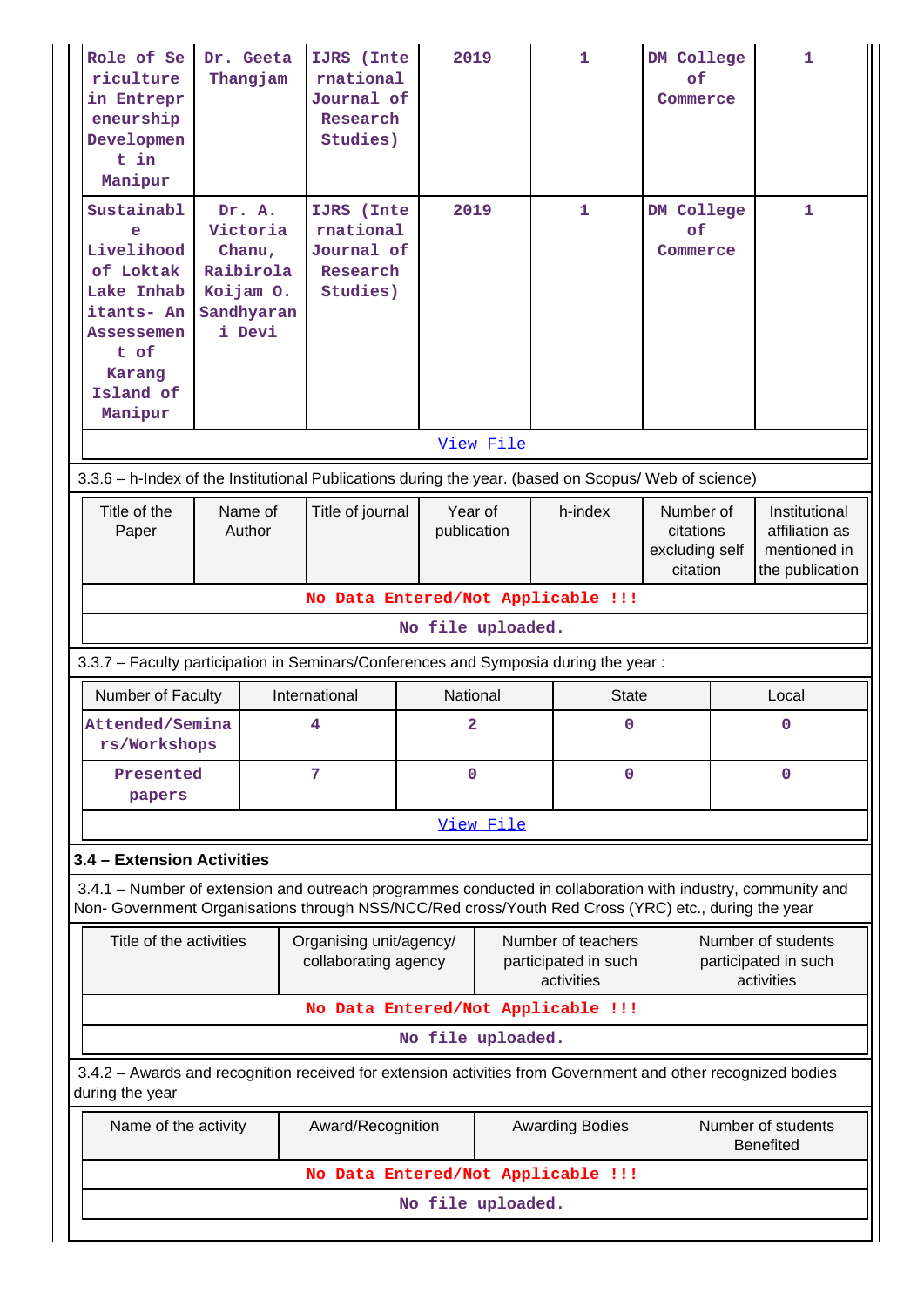| 3.4.3 - Students participating in extension activities with Government Organisations, Non-Government<br>Organisations and programmes such as Swachh Bharat, Aids Awareness, Gender Issue, etc. during the year |                         |                                                    |                    |                      |                                    |                    |                                                         |  |                                                           |  |  |
|----------------------------------------------------------------------------------------------------------------------------------------------------------------------------------------------------------------|-------------------------|----------------------------------------------------|--------------------|----------------------|------------------------------------|--------------------|---------------------------------------------------------|--|-----------------------------------------------------------|--|--|
| Name of the scheme                                                                                                                                                                                             |                         | Organising unit/Agen<br>cy/collaborating<br>agency |                    | Name of the activity |                                    |                    | Number of teachers<br>participated in such<br>activites |  | Number of students<br>participated in such<br>activites   |  |  |
|                                                                                                                                                                                                                |                         |                                                    |                    |                      | No Data Entered/Not Applicable !!! |                    |                                                         |  |                                                           |  |  |
|                                                                                                                                                                                                                |                         |                                                    |                    |                      | No file uploaded.                  |                    |                                                         |  |                                                           |  |  |
| 3.5 - Collaborations                                                                                                                                                                                           |                         |                                                    |                    |                      |                                    |                    |                                                         |  |                                                           |  |  |
| 3.5.1 – Number of Collaborative activities for research, faculty exchange, student exchange during the year                                                                                                    |                         |                                                    |                    |                      |                                    |                    |                                                         |  |                                                           |  |  |
| Nature of activity                                                                                                                                                                                             |                         |                                                    | Participant        |                      | Source of financial support        |                    |                                                         |  | Duration                                                  |  |  |
|                                                                                                                                                                                                                |                         |                                                    |                    |                      | No Data Entered/Not Applicable !!! |                    |                                                         |  |                                                           |  |  |
|                                                                                                                                                                                                                |                         |                                                    |                    |                      | No file uploaded.                  |                    |                                                         |  |                                                           |  |  |
| 3.5.2 - Linkages with institutions/industries for internship, on-the- job training, project work, sharing of research<br>facilities etc. during the year                                                       |                         |                                                    |                    |                      |                                    |                    |                                                         |  |                                                           |  |  |
| Title of the<br><b>Duration From</b><br><b>Duration To</b><br>Nature of linkage<br>Name of the<br>Participant<br>linkage<br>partnering<br>institution/<br>industry<br>/research lab<br>with contact<br>details |                         |                                                    |                    |                      |                                    |                    |                                                         |  |                                                           |  |  |
| No Data Entered/Not Applicable !!!                                                                                                                                                                             |                         |                                                    |                    |                      |                                    |                    |                                                         |  |                                                           |  |  |
| No file uploaded.                                                                                                                                                                                              |                         |                                                    |                    |                      |                                    |                    |                                                         |  |                                                           |  |  |
| 3.5.3 - MoUs signed with institutions of national, international importance, other universities, industries, corporate<br>houses etc. during the year                                                          |                         |                                                    |                    |                      |                                    |                    |                                                         |  |                                                           |  |  |
| Organisation                                                                                                                                                                                                   |                         |                                                    | Date of MoU signed |                      |                                    | Purpose/Activities |                                                         |  | Number of<br>students/teachers<br>participated under MoUs |  |  |
|                                                                                                                                                                                                                |                         |                                                    |                    |                      | No Data Entered/Not Applicable !!! |                    |                                                         |  |                                                           |  |  |
|                                                                                                                                                                                                                |                         |                                                    |                    |                      | No file uploaded.                  |                    |                                                         |  |                                                           |  |  |
| <b>CRITERION IV - INFRASTRUCTURE AND LEARNING RESOURCES</b>                                                                                                                                                    |                         |                                                    |                    |                      |                                    |                    |                                                         |  |                                                           |  |  |
| 4.1 - Physical Facilities                                                                                                                                                                                      |                         |                                                    |                    |                      |                                    |                    |                                                         |  |                                                           |  |  |
| 4.1.1 - Budget allocation, excluding salary for infrastructure augmentation during the year                                                                                                                    |                         |                                                    |                    |                      |                                    |                    |                                                         |  |                                                           |  |  |
| Budget allocated for infrastructure augmentation                                                                                                                                                               |                         |                                                    |                    |                      |                                    |                    |                                                         |  | Budget utilized for infrastructure development            |  |  |
|                                                                                                                                                                                                                | 11                      |                                                    |                    |                      |                                    |                    | 9.26                                                    |  |                                                           |  |  |
| 4.1.2 - Details of augmentation in infrastructure facilities during the year                                                                                                                                   |                         |                                                    |                    |                      |                                    |                    |                                                         |  |                                                           |  |  |
|                                                                                                                                                                                                                | <b>Facilities</b>       |                                                    |                    |                      |                                    |                    | <b>Existing or Newly Added</b>                          |  |                                                           |  |  |
|                                                                                                                                                                                                                |                         | Laboratories                                       |                    |                      |                                    |                    | Existing                                                |  |                                                           |  |  |
|                                                                                                                                                                                                                | Existing<br>Class rooms |                                                    |                    |                      |                                    |                    |                                                         |  |                                                           |  |  |
|                                                                                                                                                                                                                | Existing<br>Campus Area |                                                    |                    |                      |                                    |                    |                                                         |  |                                                           |  |  |
|                                                                                                                                                                                                                |                         |                                                    |                    |                      | View File                          |                    |                                                         |  |                                                           |  |  |
| 4.2 - Library as a Learning Resource                                                                                                                                                                           |                         |                                                    |                    |                      |                                    |                    |                                                         |  |                                                           |  |  |
| 4.2.1 - Library is automated {Integrated Library Management System (ILMS)}                                                                                                                                     |                         |                                                    |                    |                      |                                    |                    |                                                         |  |                                                           |  |  |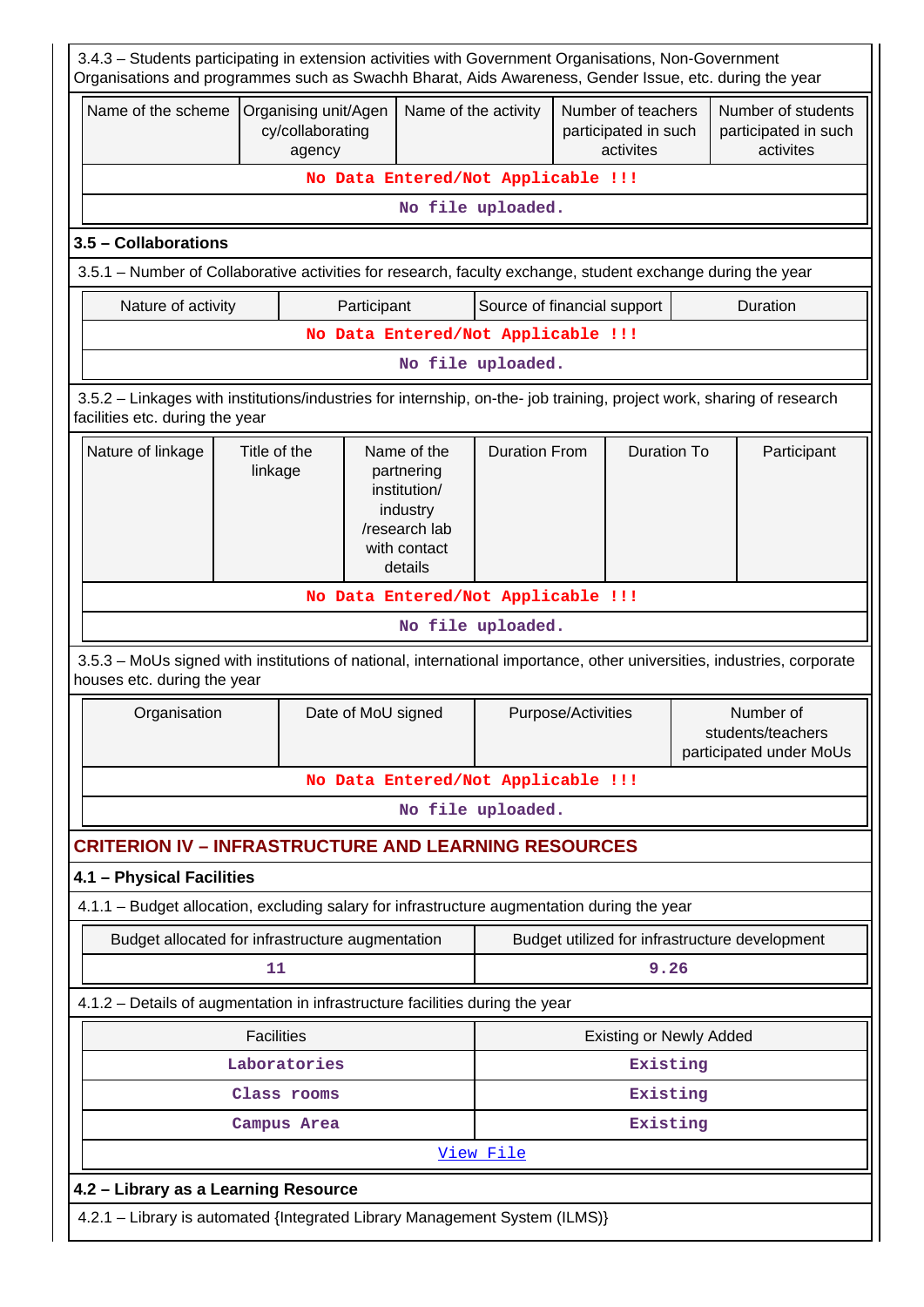|                                                                                                                                                                                                                                                         | Name of the ILMS<br>software |              |          | Nature of automation (fully<br>or patially) |                                    |           |                      | Version                                             |                    |                   | Year of automation |                                                                                                                       |
|---------------------------------------------------------------------------------------------------------------------------------------------------------------------------------------------------------------------------------------------------------|------------------------------|--------------|----------|---------------------------------------------|------------------------------------|-----------|----------------------|-----------------------------------------------------|--------------------|-------------------|--------------------|-----------------------------------------------------------------------------------------------------------------------|
|                                                                                                                                                                                                                                                         |                              |              |          |                                             | No Data Entered/Not Applicable !!! |           |                      |                                                     |                    |                   |                    |                                                                                                                       |
| 4.2.2 - Library Services                                                                                                                                                                                                                                |                              |              |          |                                             |                                    |           |                      |                                                     |                    |                   |                    |                                                                                                                       |
| Library<br>Service Type                                                                                                                                                                                                                                 |                              |              | Existing |                                             |                                    |           | Newly Added<br>Total |                                                     |                    |                   |                    |                                                                                                                       |
| Reference<br><b>Books</b>                                                                                                                                                                                                                               |                              | 685          |          | 685000                                      | 48                                 |           |                      | 33570                                               |                    | 733               |                    | 718570                                                                                                                |
| Journals                                                                                                                                                                                                                                                |                              | 6            |          | 6780                                        |                                    | 6         |                      | 6780                                                |                    | $12 \overline{ }$ |                    | 13560                                                                                                                 |
| <b>Text Books</b>                                                                                                                                                                                                                                       |                              | 8120         |          | 2027000                                     | 179                                |           |                      | 125300                                              |                    | 8299              |                    | 2152300                                                                                                               |
|                                                                                                                                                                                                                                                         |                              |              |          |                                             |                                    | View File |                      |                                                     |                    |                   |                    |                                                                                                                       |
| 4.2.3 - E-content developed by teachers such as: e-PG- Pathshala, CEC (under e-PG- Pathshala CEC (Under<br>Graduate) SWAYAM other MOOCs platform NPTEL/NMEICT/any other Government initiatives & institutional<br>(Learning Management System (LMS) etc |                              |              |          |                                             |                                    |           |                      |                                                     |                    |                   |                    |                                                                                                                       |
| Name of the Module<br>Name of the Teacher<br>Platform on which module<br>Date of launching e-<br>is developed<br>content                                                                                                                                |                              |              |          |                                             |                                    |           |                      |                                                     |                    |                   |                    |                                                                                                                       |
| No Data Entered/Not Applicable !!!                                                                                                                                                                                                                      |                              |              |          |                                             |                                    |           |                      |                                                     |                    |                   |                    |                                                                                                                       |
| No file uploaded.                                                                                                                                                                                                                                       |                              |              |          |                                             |                                    |           |                      |                                                     |                    |                   |                    |                                                                                                                       |
| 4.3 - IT Infrastructure                                                                                                                                                                                                                                 |                              |              |          |                                             |                                    |           |                      |                                                     |                    |                   |                    |                                                                                                                       |
| 4.3.1 - Technology Upgradation (overall)                                                                                                                                                                                                                |                              |              |          |                                             |                                    |           |                      |                                                     |                    |                   |                    |                                                                                                                       |
| <b>Total Co</b><br>Office<br><b>Type</b><br>Computer<br>Internet<br>Computer<br>Departme<br><b>Browsing</b><br>Available<br><b>Bandwidt</b><br>Lab<br>Centers<br>mputers<br>centers<br>nts<br>h (MBPS/<br>GBPS)                                         |                              |              |          |                                             |                                    |           |                      | <b>Others</b>                                       |                    |                   |                    |                                                                                                                       |
| Existin<br>g                                                                                                                                                                                                                                            | 80                           | $\mathbf{1}$ |          | $\overline{2}$                              | 1                                  | 1         |                      | 1                                                   | 1                  |                   | 50                 | 0                                                                                                                     |
| Added                                                                                                                                                                                                                                                   | $\mathbf 0$                  | $\mathbf 0$  |          | $\mathbf 0$                                 | 0                                  | 0         |                      | $\mathbf 0$                                         | $\mathbf 0$        |                   | 0                  | $\mathbf 0$                                                                                                           |
| Total                                                                                                                                                                                                                                                   | 80                           | 1            |          | $\overline{2}$                              | 1                                  | 1         |                      | 1                                                   | 1                  |                   | 50                 | 0                                                                                                                     |
| 4.3.2 - Bandwidth available of internet connection in the Institution (Leased line)                                                                                                                                                                     |                              |              |          |                                             |                                    |           |                      |                                                     |                    |                   |                    |                                                                                                                       |
|                                                                                                                                                                                                                                                         |                              |              |          |                                             | 50 MBPS/ GBPS                      |           |                      |                                                     |                    |                   |                    |                                                                                                                       |
| 4.3.3 - Facility for e-content                                                                                                                                                                                                                          |                              |              |          |                                             |                                    |           |                      |                                                     |                    |                   |                    |                                                                                                                       |
|                                                                                                                                                                                                                                                         |                              |              |          | Name of the e-content development facility  |                                    |           |                      | Provide the link of the videos and media centre and | recording facility |                   |                    |                                                                                                                       |
|                                                                                                                                                                                                                                                         |                              |              |          |                                             | No Data Entered/Not Applicable !!! |           |                      |                                                     |                    |                   |                    |                                                                                                                       |
| 4.4 - Maintenance of Campus Infrastructure                                                                                                                                                                                                              |                              |              |          |                                             |                                    |           |                      |                                                     |                    |                   |                    |                                                                                                                       |
| component, during the year                                                                                                                                                                                                                              |                              |              |          |                                             |                                    |           |                      |                                                     |                    |                   |                    | 4.4.1 – Expenditure incurred on maintenance of physical facilities and academic support facilities, excluding salary  |
| Assigned Budget on<br>Expenditure incurred on<br>Assigned budget on<br>Expenditure incurredon<br>academic facilities<br>maintenance of academic<br>physical facilities<br>maintenance of physical<br>facilities<br>facilites                            |                              |              |          |                                             |                                    |           |                      |                                                     |                    |                   |                    |                                                                                                                       |
|                                                                                                                                                                                                                                                         | 7                            |              |          | 7                                           |                                    |           |                      | 4                                                   |                    |                   | 4                  |                                                                                                                       |
| library, sports complex, computers, classrooms etc. (maximum 500 words) (information to be available in<br>institutional Website, provide link)                                                                                                         |                              |              |          |                                             |                                    |           |                      |                                                     |                    |                   |                    | 4.4.2 - Procedures and policies for maintaining and utilizing physical, academic and support facilities - laboratory, |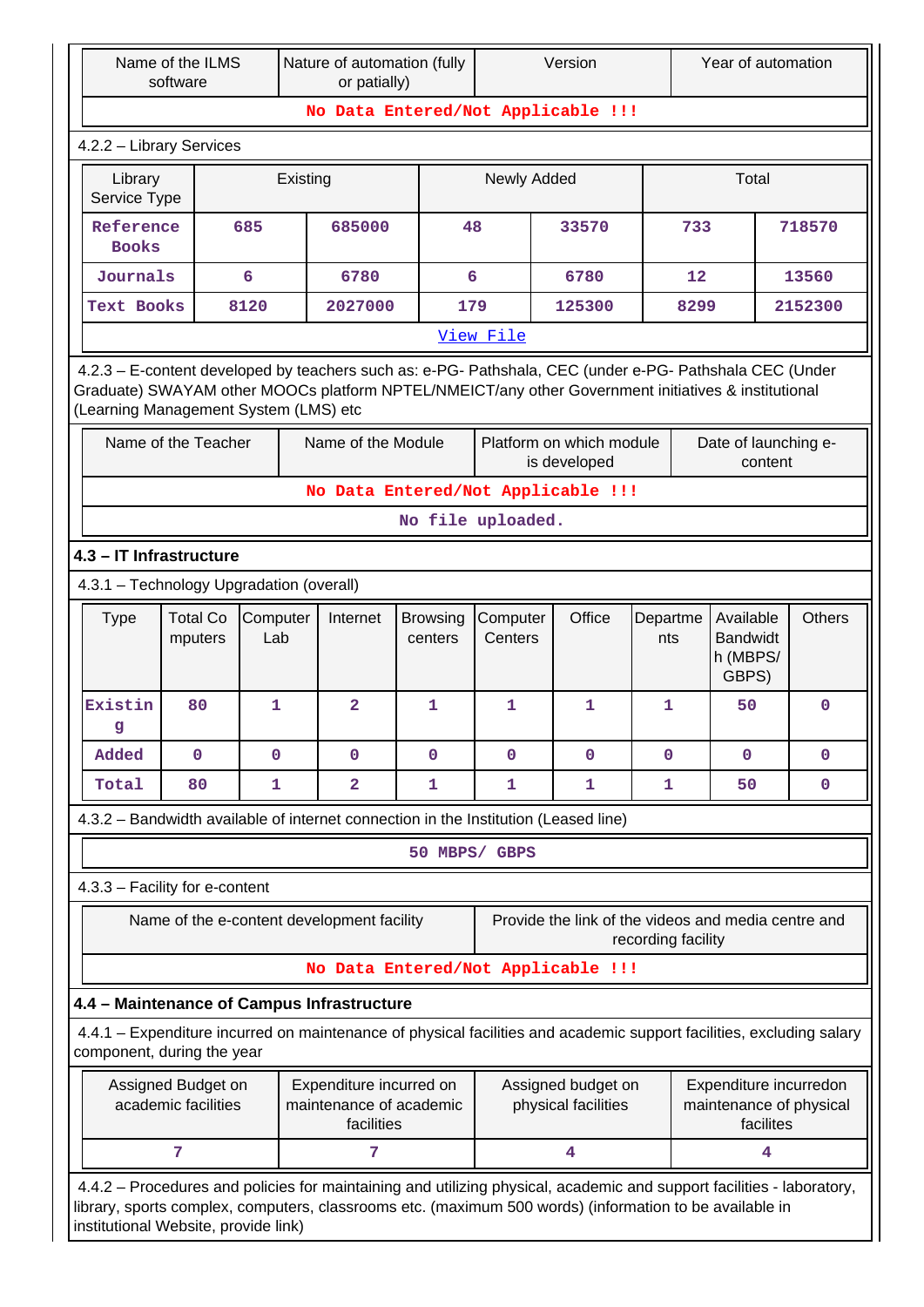**The college has Development Committee with the Principal as the Convenor and some senior faculty as members that oversees the construction and maintenance of buildings, classrooms and laboratories. Proposal for construction and maintenance of physical infrastructure are forwarded to the concerned higher authority for approval and sanction. Non teaching staff is employed to maintain hygiene, cleanliness and infrastructure on the campus. Classrooms, Staffrooms, Seminar halls and Laboratories, etc are cleaned and maintained regularly by Non - teaching staff assigned for each Block- Eastern Western Blocks. Wash rooms , rest rooms and garden are well maintained. Dustbins are placed at desired places. Working condition of all properties/ equipment on the campus is ensured through outsource Contractors. The Contract work includes maintenance of Generator, Water Purifiers, Electricity, Plumber, Road repairs and maintenance, retaining walls, parking, furniture repairs, masonry, plaster works, painting, carpentry, house-keeping, etc. Computer Lab assistants under the supervision of the Principal maintain the efficiency of the college computers and accessories. Pest control of library books and records is done every year by the library**

**staff.**

#### <http://www.dmccommerce.edu.in>

### **CRITERION V – STUDENT SUPPORT AND PROGRESSION**

#### **5.1 – Student Support**

#### 5.1.1 – Scholarships and Financial Support

|                                         | Name/Title of the scheme                                                                       | Number of students | Amount in Rupees |
|-----------------------------------------|------------------------------------------------------------------------------------------------|--------------------|------------------|
| Financial Support<br>from institution   | 0                                                                                              | 0                  |                  |
| Financial Support<br>from Other Sources |                                                                                                |                    |                  |
| a) National                             | <b>ISHAN UDAY</b><br>(NER), Post Matric<br>Scholarship<br>(ST/OBC/SC)Central<br>Sector Scheme, | 264                | 4702400          |
| b) International                        | 0                                                                                              | 0                  | 0                |
|                                         |                                                                                                | View File          |                  |

 5.1.2 – Number of capability enhancement and development schemes such as Soft skill development, Remedial coaching, Language lab, Bridge courses, Yoga, Meditation, Personal Counselling and Mentoring etc.,

| Name of the capability<br>enhancement scheme                                                                                             |  |  | Date of implemetation                                                | Number of students<br>enrolled                                              |                                                              |  | Agencies involved             |  |  |  |  |
|------------------------------------------------------------------------------------------------------------------------------------------|--|--|----------------------------------------------------------------------|-----------------------------------------------------------------------------|--------------------------------------------------------------|--|-------------------------------|--|--|--|--|
| No Data Entered/Not Applicable !!!                                                                                                       |  |  |                                                                      |                                                                             |                                                              |  |                               |  |  |  |  |
| No file uploaded.                                                                                                                        |  |  |                                                                      |                                                                             |                                                              |  |                               |  |  |  |  |
| 5.1.3 – Students benefited by guidance for competitive examinations and career counselling offered by the<br>institution during the year |  |  |                                                                      |                                                                             |                                                              |  |                               |  |  |  |  |
| Name of the<br>Year<br>scheme                                                                                                            |  |  | Number of<br>benefited<br>students for<br>competitive<br>examination | Number of<br>benefited<br>students by<br>career<br>counseling<br>activities | Number of<br>students who<br>have passedin<br>the comp. exam |  | Number of<br>studentsp placed |  |  |  |  |
|                                                                                                                                          |  |  |                                                                      | No Data Entered/Not Applicable !!!                                          |                                                              |  |                               |  |  |  |  |

**No file uploaded.**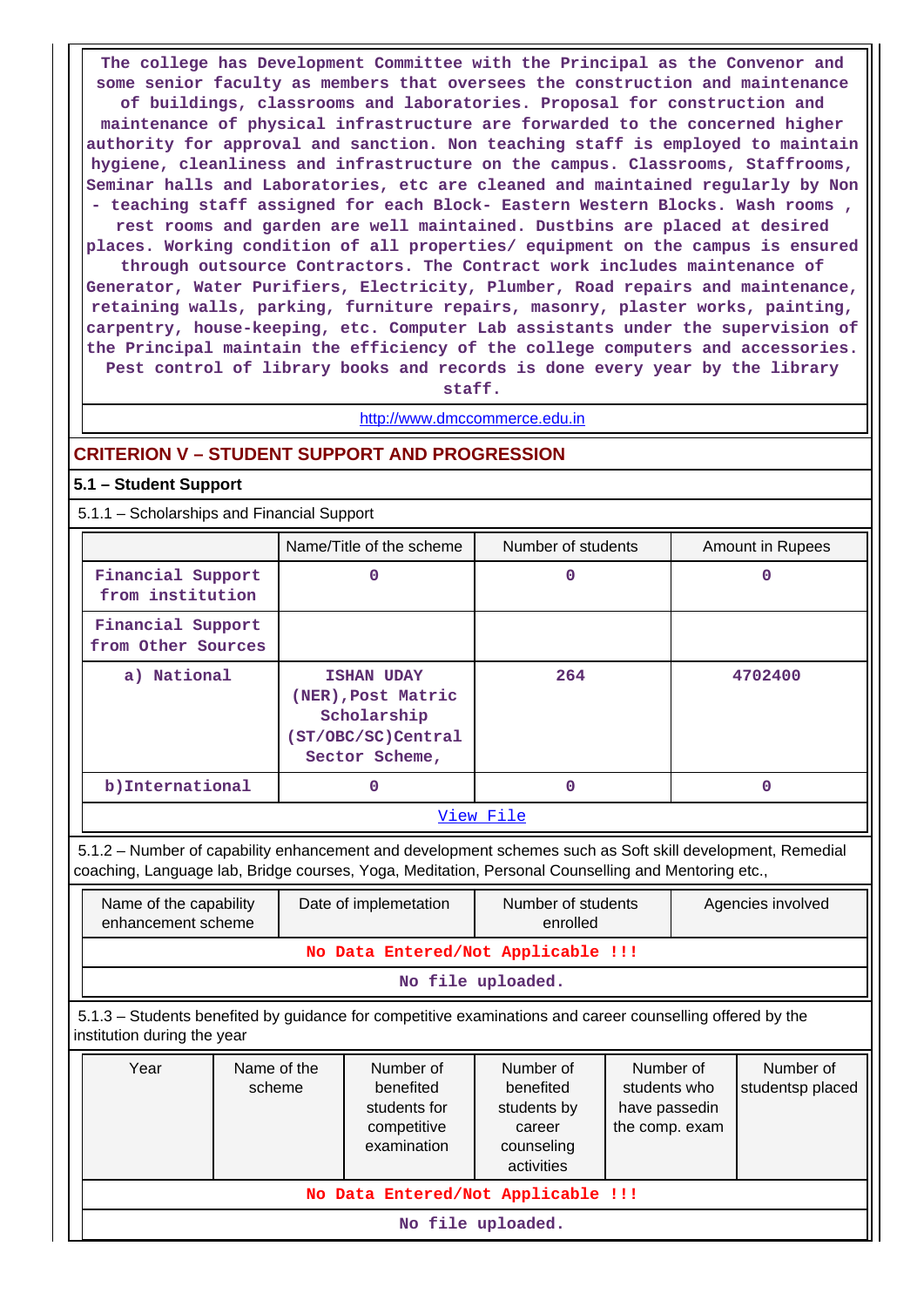|                                                                                                  | Total grievances received                                   |                                    |                                   | Number of grievances redressed |                                                                                        | Avg. number of days for grievance<br>redressal                                                                                |                                     |  |  |  |  |
|--------------------------------------------------------------------------------------------------|-------------------------------------------------------------|------------------------------------|-----------------------------------|--------------------------------|----------------------------------------------------------------------------------------|-------------------------------------------------------------------------------------------------------------------------------|-------------------------------------|--|--|--|--|
|                                                                                                  |                                                             | No Data Entered/Not Applicable !!! |                                   |                                |                                                                                        |                                                                                                                               |                                     |  |  |  |  |
| 5.2 - Student Progression                                                                        |                                                             |                                    |                                   |                                |                                                                                        |                                                                                                                               |                                     |  |  |  |  |
| 5.2.1 - Details of campus placement during the year                                              |                                                             |                                    |                                   |                                |                                                                                        |                                                                                                                               |                                     |  |  |  |  |
|                                                                                                  | On campus                                                   |                                    |                                   |                                |                                                                                        |                                                                                                                               |                                     |  |  |  |  |
| Nameof<br>organizations<br>visited                                                               | Number of<br>students<br>participated                       | Number of<br>stduents placed       |                                   | Nameof<br>visited              | Number of<br>Number of<br>organizations<br>students<br>stduents placed<br>participated |                                                                                                                               |                                     |  |  |  |  |
|                                                                                                  |                                                             | No Data Entered/Not Applicable !!! |                                   |                                |                                                                                        |                                                                                                                               |                                     |  |  |  |  |
| No file uploaded.                                                                                |                                                             |                                    |                                   |                                |                                                                                        |                                                                                                                               |                                     |  |  |  |  |
| 5.2.2 – Student progression to higher education in percentage during the year                    |                                                             |                                    |                                   |                                |                                                                                        |                                                                                                                               |                                     |  |  |  |  |
| Year                                                                                             | Number of<br>students<br>enrolling into<br>higher education | Programme<br>graduated from        |                                   | Depratment<br>graduated from   |                                                                                        | Name of<br>institution joined                                                                                                 | Name of<br>programme<br>admitted to |  |  |  |  |
|                                                                                                  |                                                             | No Data Entered/Not Applicable !!! |                                   |                                |                                                                                        |                                                                                                                               |                                     |  |  |  |  |
|                                                                                                  |                                                             |                                    |                                   | No file uploaded.              |                                                                                        |                                                                                                                               |                                     |  |  |  |  |
| 5.2.3 - Students qualifying in state/ national/ international level examinations during the year | Items                                                       |                                    |                                   |                                |                                                                                        | (eg:NET/SET/SLET/GATE/GMAT/CAT/GRE/TOFEL/Civil Services/State Government Services)<br>Number of students selected/ qualifying |                                     |  |  |  |  |
|                                                                                                  |                                                             |                                    |                                   |                                |                                                                                        |                                                                                                                               |                                     |  |  |  |  |
| No Data Entered/Not Applicable !!!                                                               |                                                             |                                    |                                   |                                |                                                                                        |                                                                                                                               |                                     |  |  |  |  |
|                                                                                                  |                                                             |                                    |                                   | No file uploaded.              |                                                                                        |                                                                                                                               |                                     |  |  |  |  |
|                                                                                                  |                                                             |                                    |                                   |                                |                                                                                        | 5.2.4 - Sports and cultural activities / competitions organised at the institution level during the year                      |                                     |  |  |  |  |
|                                                                                                  | Activity                                                    |                                    | Level                             |                                |                                                                                        | <b>Number of Participants</b>                                                                                                 |                                     |  |  |  |  |
|                                                                                                  | <b>Freshers Meet</b>                                        |                                    |                                   | Institutional Level            |                                                                                        | 600                                                                                                                           |                                     |  |  |  |  |
|                                                                                                  | Cultural Activities                                         |                                    |                                   | Institutional Level            |                                                                                        | 200                                                                                                                           |                                     |  |  |  |  |
|                                                                                                  | Debate Extension                                            |                                    |                                   | Institutional Level            |                                                                                        | 150                                                                                                                           |                                     |  |  |  |  |
|                                                                                                  | Games And Sports                                            |                                    |                                   | Institutional Level            |                                                                                        | 350                                                                                                                           |                                     |  |  |  |  |
|                                                                                                  |                                                             |                                    | View File                         |                                |                                                                                        |                                                                                                                               |                                     |  |  |  |  |
| 5.3 - Student Participation and Activities                                                       |                                                             |                                    |                                   |                                |                                                                                        |                                                                                                                               |                                     |  |  |  |  |
| level (award for a team event should be counted as one)                                          |                                                             |                                    |                                   |                                |                                                                                        | 5.3.1 – Number of awards/medals for outstanding performance in sports/cultural activities at national/international           |                                     |  |  |  |  |
| Year                                                                                             | Name of the<br>award/medal                                  | National/<br>Internaional          | Number of<br>awards for<br>Sports |                                | Number of<br>awards for<br>Cultural                                                    | Student ID<br>number                                                                                                          | student                             |  |  |  |  |
|                                                                                                  |                                                             | No Data Entered/Not Applicable !!! |                                   |                                |                                                                                        |                                                                                                                               |                                     |  |  |  |  |
|                                                                                                  |                                                             |                                    |                                   | No file uploaded.              |                                                                                        |                                                                                                                               | Name of the                         |  |  |  |  |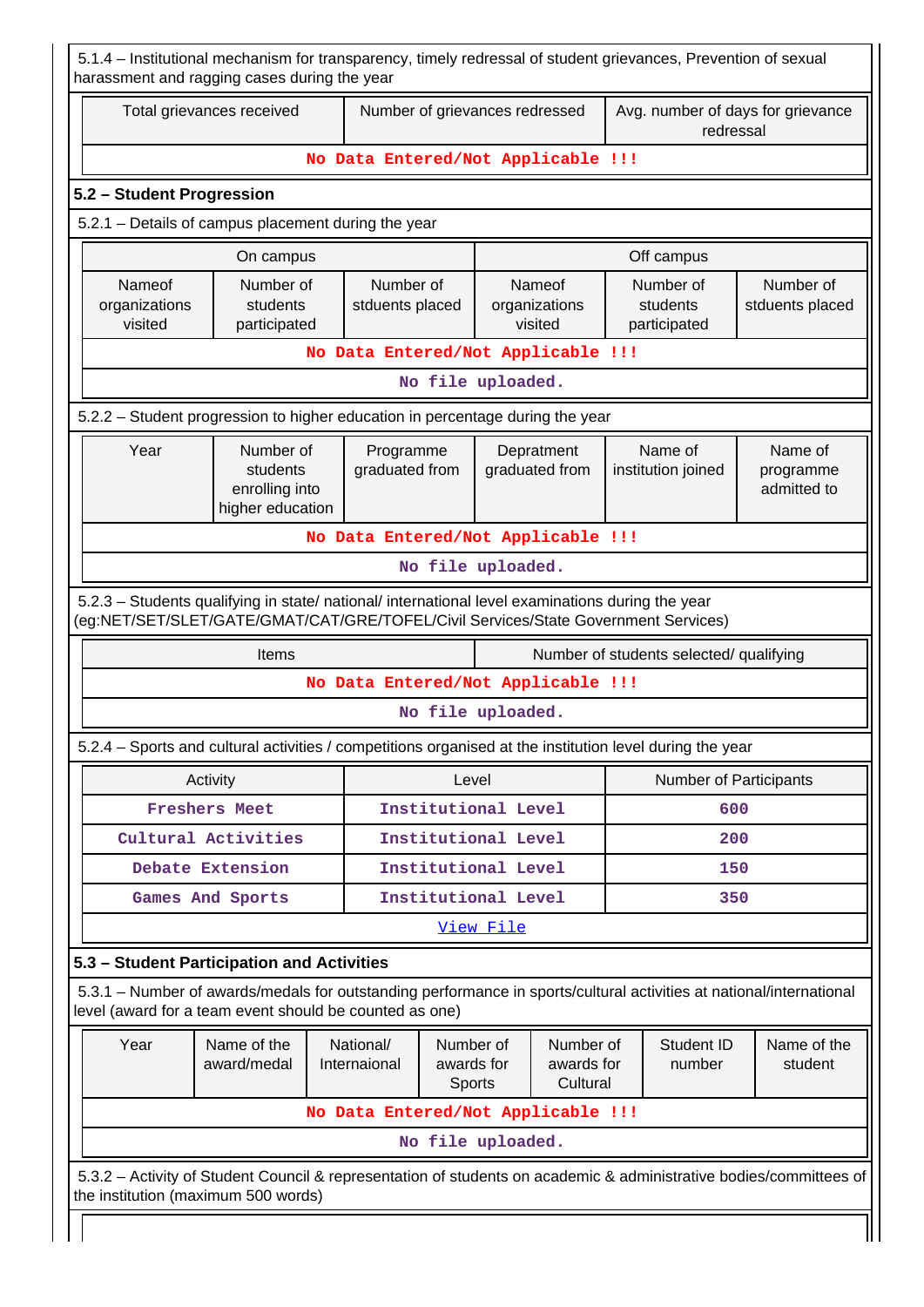**Students' Union is constituted by election from among the eligible candidates through ballot system. The tenure of the elected members is 1 (one) year. Constitution Principal as President A Senior Faculty is nominated as Vice President Functionaries of the Union: General Secretary Finance Secretary Games Sports Secretary Debate Extension Secretary Magazine Secretary Social Culture Secretary Boys' Common Room Secretary Girls' Common Room Secretary Each Secretary except General Secretary works under a Teacher in charge appointed by the President. The Students' Union organizes various activities from time to time during their tenure. General Secretary takes the role of supervision of activities undertaken by other Secretaries. Finance Secretary is responsible for organizing or arranging internal as well as external excursions. Games Sports Secretary is in charge of organizing annual Games Sports events, selection of college representative for participation in Inter- College Sports Events. Debate Extension Secretary has a duty of organizing Annual College Literary Meet. Magazine Secretary takes the responsibility of publishing annual College Magazine. Annual Social Freshers' Meet is organized in the college with Social Culture Secretary taking the leading role. It also take charge for selection and sending of college representative for participation in Inter-College Cultural Meet organized by University. Boys' Girls' Common Room Secretaries organize indoor sports events during College Week.**

#### **5.4 – Alumni Engagement**

5.4.1 – Whether the institution has registered Alumni Association?

 **No**

5.4.2 – No. of enrolled Alumni:

**270**

5.4.3 – Alumni contribution during the year (in Rupees) :

**200000** 

5.4.4 – Meetings/activities organized by Alumni Association :

**Blood Donation Camp, Tree Plantation, Free Medical Camp, Social Service etc**

# **CRITERION VI – GOVERNANCE, LEADERSHIP AND MANAGEMENT**

#### **6.1 – Institutional Vision and Leadership**

 6.1.1 – Mention two practices of decentralization and participative management during the last year (maximum 500 words)

 **Decentralization : Institute has a mechanism for delegating authority and providing operational autonomy to the College Committees like IQAC, Research Committee, College Development Committee, Examination Committee etc to work towards decentralized governance system. Principal Level : The Principal as the Convener of all the Committees delegates the academic and operational decisions to the concerned Committees in order to fulfil the vision and mission of the institution. Executive members of the Committees formulate common working procedures and entrusts the implementation with the faculty members. Faculty Level : Faculty members involve in various committees and are allowed to conduct various programs to contribute in their respective fields. They are encouraged to develop leadership skills by being in charge of various academic, co-curricular, and extracurricular activities. They are given authority to conduct industrial tours and to have tie-up with industry experts and appointed as coordinator and convener for organizing seminars, workshops, conferences, FDPs. Student Level : Students are empowered to play an active role in cocurricular and extracurricular activities through Students' Union. They also**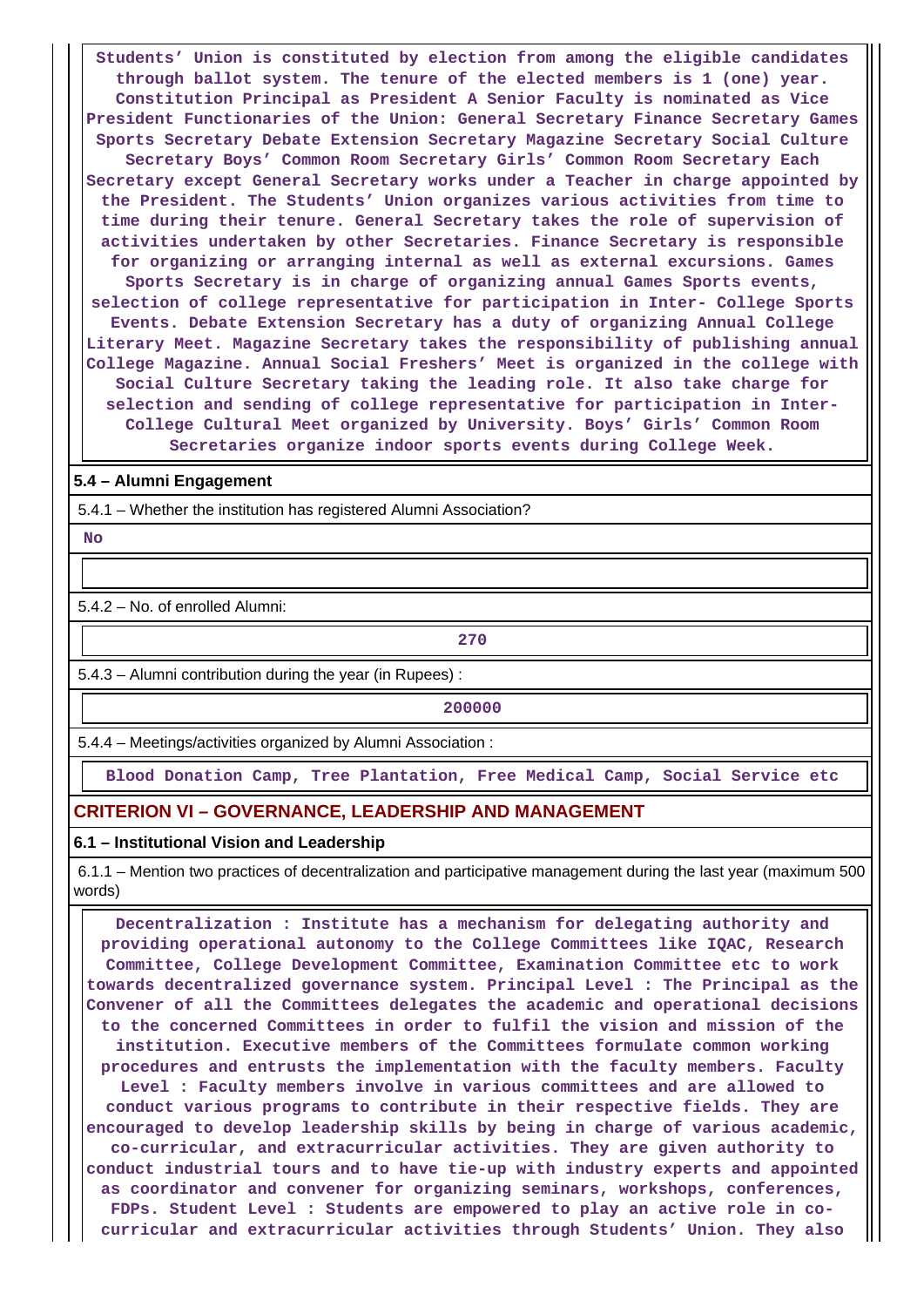**take active part in NSS activities. Participative Management: The institute promotes a culture of participative management by involving staff and students in various activities. Both students and faculties are allowed to express their views ,opinions and suggestions to improve the excellence in any aspect of the Institution. Strategic Level: The concerned authority along with the Principal**

**, HoDs and staff members are involved in defining the policies/procedures, framing guidelines and rules/regulations pertaining to admission,discipline, grievance, counseling, training development, and library services etc., and effectively implementing the same to ensure smooth and systematic functioning of the institution. For the various programs to be conducted by the institution staff members meet, discuss, share their opinion and plan for the event and form various committees. Staff members are also involved in deciding academic activities and examinations to be conducted in institution. Functional Level: At functional level the faculty members participate in sharing the knowledge by discussing on latest market trends, emerging issues concerning trade commerce and IT developments etc during faculty meeting. Faculty members also write joint research papers and share their knowledge. Operational level : The Principal of the institution is the Convener of the College Committees. The Principal and HoDs in consultation with the concerned higher authorities give suggestions and monitor the procurement, introduction of new programs and welfare activities. The Principal is responsible for academic, non academic and administrative activities of the institution. On behalf of the institution, he interacts and corresponds with UGC, Govt. of Manipur, Affiliating University, etc. The budget is earmarked for students to participate in various programmes organized by the institution. All the staff members actively participate in implementing the policies, procedures, and framework designed by the management in order to maintain and achieve the quality standards. Office staff is involved in executing day to day support services for both students and**

**faculties.**

| $0.1.2 - \text{D}$ or the institution nave a management implification system (mis)? |                                                                                                                                                                                                                                                                                                                                                                                                                                                                                                                                                                                                                                                                                 |  |  |  |  |  |
|-------------------------------------------------------------------------------------|---------------------------------------------------------------------------------------------------------------------------------------------------------------------------------------------------------------------------------------------------------------------------------------------------------------------------------------------------------------------------------------------------------------------------------------------------------------------------------------------------------------------------------------------------------------------------------------------------------------------------------------------------------------------------------|--|--|--|--|--|
|                                                                                     | <b>No</b>                                                                                                                                                                                                                                                                                                                                                                                                                                                                                                                                                                                                                                                                       |  |  |  |  |  |
| 6.2 - Strategy Development and Deployment                                           |                                                                                                                                                                                                                                                                                                                                                                                                                                                                                                                                                                                                                                                                                 |  |  |  |  |  |
|                                                                                     | 6.2.1 – Quality improvement strategies adopted by the institution for each of the following (with in 100 words each):                                                                                                                                                                                                                                                                                                                                                                                                                                                                                                                                                           |  |  |  |  |  |
| <b>Strategy Type</b>                                                                | Details                                                                                                                                                                                                                                                                                                                                                                                                                                                                                                                                                                                                                                                                         |  |  |  |  |  |
| Curriculum Development                                                              | The college principal nominates eight<br>experienced teachers to participate in<br>setting university curriculum<br>development. Curriculum development has<br>a broad scope because it is not only<br>about the college, the learners, and<br>the teachers but also about the<br>development of society in general. In<br>today's knowledge economy, curriculum<br>development plays a vital role in<br>improving the economy of a country. It<br>also provides answers or solutions to<br>the world's pressing conditions and<br>problems, such as environment,<br>politics, socio-economics, and other<br>issues of poverty, climate change, and<br>sustainable development. |  |  |  |  |  |
| Teaching and Learning                                                               | All the faculty members are involved in<br>improving the teaching learning process<br>by framing Mentor- Mentee Programme.                                                                                                                                                                                                                                                                                                                                                                                                                                                                                                                                                      |  |  |  |  |  |

6.1.2 – Does the institution have a Management Information System (MIS)?

 $\mathbf{1}$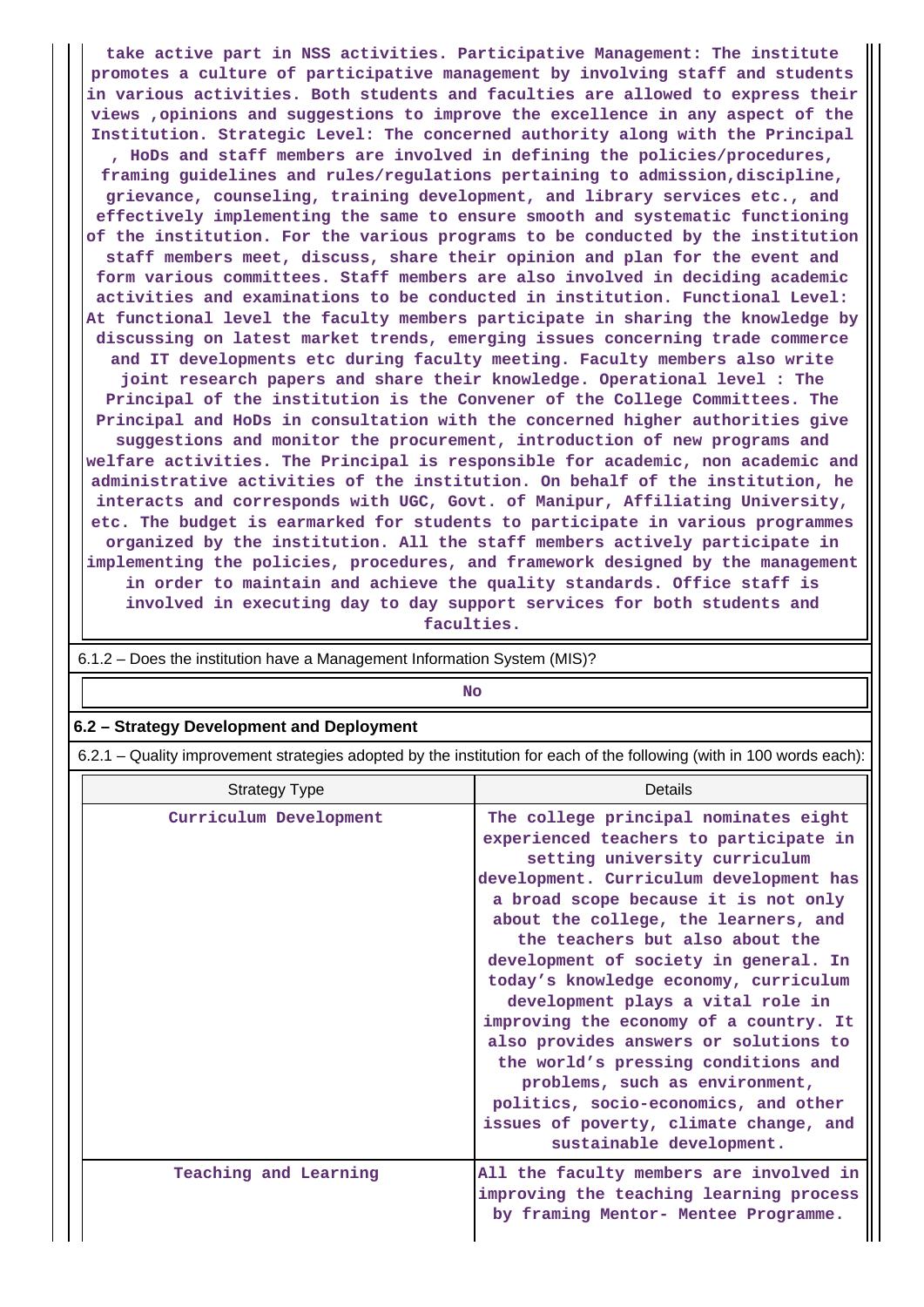|                                                                | Regular assessment in the form of Unit<br>Test, Quiz, Presentation etc are done.<br>Field Trips and Industrial Tours are<br>organised to make the students have<br>first hand knowledge.                                                                                                                               |
|----------------------------------------------------------------|------------------------------------------------------------------------------------------------------------------------------------------------------------------------------------------------------------------------------------------------------------------------------------------------------------------------|
| Examination and Evaluation                                     | Apart of semester exams conducted by<br>the concerned university, the college<br>also arrange Mid Term and Seasonal<br>Examinations. the faculty members also<br>involve in examination confidential and<br>evaluation.                                                                                                |
| Research and Development                                       | All the faculty members are encouraged<br>to take up research works and projects.<br>they are also encouraged to participate<br>in various workshops, conference and<br>seminars related to their concerned<br>subjects and specialisations.                                                                           |
| Human Resource Management                                      | The college administration from time to<br>time takes up different techniques for<br>better human relations in the college<br>and improvement of their efficiencies.                                                                                                                                                   |
| Industry Interaction / Collaboration                           | The college has developed some<br>industrial partners from reputed<br>business houses and industries of the<br>state to give the students first hand<br>knowledge of how the business houses<br>and industries are functioning. the<br>partners collaborating with the college<br>are JCRE, Lecosto, Hotel Classic etc |
| Admission of Students                                          | The admission process is done through<br>proper advertisement, entrance test and<br>interview of the applicants. In doing<br>so, the college adheres to the state<br>government reservation rules strictly.                                                                                                            |
| 6.2.2 - Implementation of e-governance in areas of operations: |                                                                                                                                                                                                                                                                                                                        |
| E-governace area                                               | <b>Details</b>                                                                                                                                                                                                                                                                                                         |
| No Data Entered/Not Applicable !!!                             |                                                                                                                                                                                                                                                                                                                        |
| 6.3 - Faculty Empowerment Strategies                           |                                                                                                                                                                                                                                                                                                                        |

 6.3.1 – Teachers provided with financial support to attend conferences / workshops and towards membership fee of professional bodies during the year

| Year                                                                                                                                                                                                              |  | Name of Teacher | Name of conference/<br>workshop attended<br>for which financial<br>support provided | Name of the<br>professional body for<br>which membership<br>fee is provided |  | Amount of support |  |  |  |  |
|-------------------------------------------------------------------------------------------------------------------------------------------------------------------------------------------------------------------|--|-----------------|-------------------------------------------------------------------------------------|-----------------------------------------------------------------------------|--|-------------------|--|--|--|--|
| No Data Entered/Not Applicable !!!                                                                                                                                                                                |  |                 |                                                                                     |                                                                             |  |                   |  |  |  |  |
| No file uploaded.                                                                                                                                                                                                 |  |                 |                                                                                     |                                                                             |  |                   |  |  |  |  |
| 6.3.2 – Number of professional development / administrative training programmes organized by the College for<br>teaching and non teaching staff during the year                                                   |  |                 |                                                                                     |                                                                             |  |                   |  |  |  |  |
| Year<br>Title of the<br>From date<br>Number of<br>Number of<br>Title of the<br>To Date<br>administrative<br>professional<br>participants<br>participants<br>(non-teaching<br>development<br>training<br>(Teaching |  |                 |                                                                                     |                                                                             |  |                   |  |  |  |  |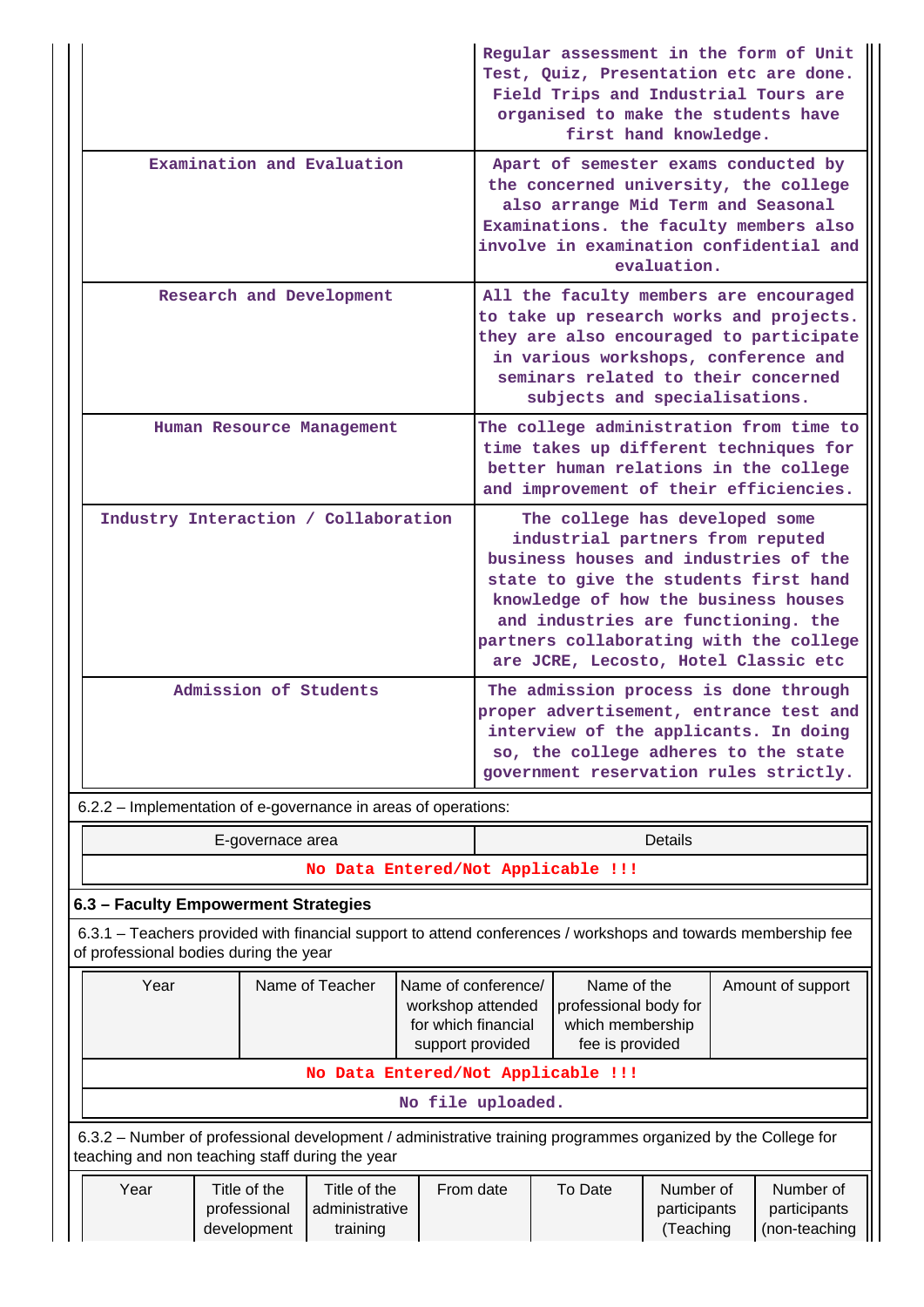|                                                                                                                                                                                            | programme<br>programme<br>organised for<br>organised for<br>teaching staff<br>non-teaching<br>staff |                  |                                               |                                    |           |              | staff)   | staff)                           |  |  |  |
|--------------------------------------------------------------------------------------------------------------------------------------------------------------------------------------------|-----------------------------------------------------------------------------------------------------|------------------|-----------------------------------------------|------------------------------------|-----------|--------------|----------|----------------------------------|--|--|--|
|                                                                                                                                                                                            |                                                                                                     |                  |                                               | No Data Entered/Not Applicable !!! |           |              |          |                                  |  |  |  |
|                                                                                                                                                                                            |                                                                                                     |                  |                                               | No file uploaded.                  |           |              |          |                                  |  |  |  |
| 6.3.3 - No. of teachers attending professional development programmes, viz., Orientation Programme, Refresher<br>Course, Short Term Course, Faculty Development Programmes during the year |                                                                                                     |                  |                                               |                                    |           |              |          |                                  |  |  |  |
| Title of the<br>professional<br>development<br>programme                                                                                                                                   | Number of teachers<br>who attended                                                                  |                  |                                               | From Date                          |           | To date      |          | Duration                         |  |  |  |
| Orientation<br>3<br>Prograame                                                                                                                                                              |                                                                                                     |                  | 15/11/2018                                    |                                    |           | 15/12/2018   |          | 30                               |  |  |  |
|                                                                                                                                                                                            |                                                                                                     |                  |                                               | View File                          |           |              |          |                                  |  |  |  |
| 6.3.4 - Faculty and Staff recruitment (no. for permanent recruitment):                                                                                                                     |                                                                                                     |                  |                                               |                                    |           |              |          |                                  |  |  |  |
|                                                                                                                                                                                            | Teaching                                                                                            |                  |                                               |                                    |           | Non-teaching |          |                                  |  |  |  |
| Permanent                                                                                                                                                                                  |                                                                                                     | <b>Full Time</b> |                                               |                                    | Permanent |              |          | <b>Full Time</b>                 |  |  |  |
| 0                                                                                                                                                                                          |                                                                                                     | 0                |                                               |                                    | 0         |              |          | 0                                |  |  |  |
| $6.3.5$ – Welfare schemes for                                                                                                                                                              |                                                                                                     |                  |                                               |                                    |           |              |          |                                  |  |  |  |
| Non-teaching<br>Teaching<br><b>Students</b>                                                                                                                                                |                                                                                                     |                  |                                               |                                    |           |              |          |                                  |  |  |  |
|                                                                                                                                                                                            |                                                                                                     |                  |                                               | No Data Entered/Not Applicable !!! |           |              |          |                                  |  |  |  |
| 6.4 - Financial Management and Resource Mobilization                                                                                                                                       |                                                                                                     |                  |                                               |                                    |           |              |          |                                  |  |  |  |
| 6.4.1 - Institution conducts internal and external financial audits regularly (with in 100 words each)                                                                                     |                                                                                                     |                  |                                               |                                    |           |              |          |                                  |  |  |  |
| The college is a government institution. Financial Audit is conducted by the                                                                                                               | Accountant General, Manipur and State Local Audit.                                                  |                  |                                               |                                    |           |              |          |                                  |  |  |  |
| 6.4.2 – Funds / Grants received from management, non-government bodies, individuals, philanthropies during the<br>year(not covered in Criterion III)                                       |                                                                                                     |                  |                                               |                                    |           |              |          |                                  |  |  |  |
| Name of the non government<br>funding agencies /individuals                                                                                                                                |                                                                                                     |                  |                                               | Funds/ Grnats received in Rs.      |           |              | Purpose  |                                  |  |  |  |
|                                                                                                                                                                                            |                                                                                                     |                  |                                               | No Data Entered/Not Applicable !!! |           |              |          |                                  |  |  |  |
|                                                                                                                                                                                            |                                                                                                     |                  |                                               | No file uploaded.                  |           |              |          |                                  |  |  |  |
| 6.4.3 - Total corpus fund generated                                                                                                                                                        |                                                                                                     |                  |                                               |                                    |           |              |          |                                  |  |  |  |
|                                                                                                                                                                                            |                                                                                                     |                  |                                               | No Data Entered/Not Applicable !!! |           |              |          |                                  |  |  |  |
| 6.5 - Internal Quality Assurance System                                                                                                                                                    |                                                                                                     |                  |                                               |                                    |           |              |          |                                  |  |  |  |
| 6.5.1 - Whether Academic and Administrative Audit (AAA) has been done?                                                                                                                     |                                                                                                     |                  |                                               |                                    |           |              |          |                                  |  |  |  |
| <b>Audit Type</b>                                                                                                                                                                          |                                                                                                     | External         |                                               |                                    |           |              | Internal |                                  |  |  |  |
|                                                                                                                                                                                            | Agency                                                                                              |                  |                                               | Yes/No                             |           | Authority    |          |                                  |  |  |  |
| Academic                                                                                                                                                                                   | Yes                                                                                                 |                  | Dhanamanjuri<br>University                    |                                    |           | Yes          |          | Principal Head<br>of Departments |  |  |  |
| Administrative                                                                                                                                                                             | Yes                                                                                                 |                  | Directorate of<br>Hr. Technical<br>Education, |                                    |           | Yes          |          | Principal                        |  |  |  |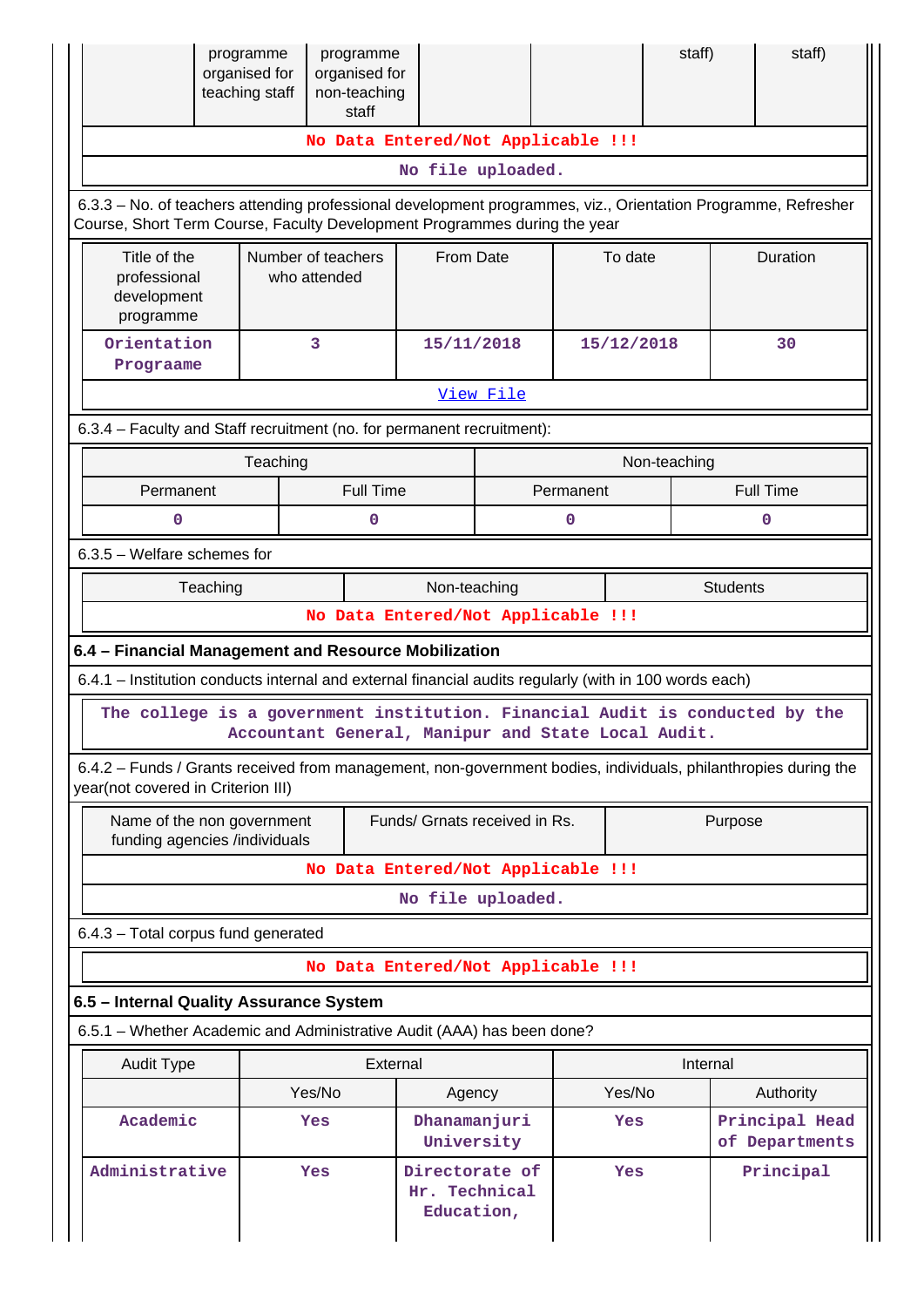|                                                                                                                                                                                                                                                                                                                                                                                                                                                                                                                                                                         |                                                                                                                                                                                                                                                                                                 | Govt. of<br>Manipur        |                      |                    |                           |  |  |  |
|-------------------------------------------------------------------------------------------------------------------------------------------------------------------------------------------------------------------------------------------------------------------------------------------------------------------------------------------------------------------------------------------------------------------------------------------------------------------------------------------------------------------------------------------------------------------------|-------------------------------------------------------------------------------------------------------------------------------------------------------------------------------------------------------------------------------------------------------------------------------------------------|----------------------------|----------------------|--------------------|---------------------------|--|--|--|
| 6.5.2 – Activities and support from the Parent – Teacher Association (at least three)                                                                                                                                                                                                                                                                                                                                                                                                                                                                                   |                                                                                                                                                                                                                                                                                                 |                            |                      |                    |                           |  |  |  |
| The college does not have a formally registered Parent Teacher Association.<br>However, there is interaction between teachers and parents from time to time in<br>Parent Teacher Interaction Programmes. Each department of the college maintain<br>attendance record of students. Parents are informed about the poor attendance<br>of the students to discuss the necessary line of action. The college has been<br>able to communicate with parents and guardians to discuss some of the existing<br>problems in the state such as drug addiction, unemployment etc. |                                                                                                                                                                                                                                                                                                 |                            |                      |                    |                           |  |  |  |
|                                                                                                                                                                                                                                                                                                                                                                                                                                                                                                                                                                         | 6.5.3 – Development programmes for support staff (at least three)                                                                                                                                                                                                                               |                            |                      |                    |                           |  |  |  |
|                                                                                                                                                                                                                                                                                                                                                                                                                                                                                                                                                                         |                                                                                                                                                                                                                                                                                                 | <b>NIL</b>                 |                      |                    |                           |  |  |  |
|                                                                                                                                                                                                                                                                                                                                                                                                                                                                                                                                                                         | 6.5.4 – Post Accreditation initiative(s) (mention at least three)                                                                                                                                                                                                                               |                            |                      |                    |                           |  |  |  |
| 1. Construction of new building for academic purposes is undergoing. 2.<br>Renovation and addition of physical and IT infrastructure 3. Renovation of<br>Library<br>6.5.5 - Internal Quality Assurance System Details                                                                                                                                                                                                                                                                                                                                                   |                                                                                                                                                                                                                                                                                                 |                            |                      |                    |                           |  |  |  |
|                                                                                                                                                                                                                                                                                                                                                                                                                                                                                                                                                                         | a) Submission of Data for AISHE portal                                                                                                                                                                                                                                                          |                            |                      | Yes                |                           |  |  |  |
|                                                                                                                                                                                                                                                                                                                                                                                                                                                                                                                                                                         | b) Participation in NIRF                                                                                                                                                                                                                                                                        |                            | Yes                  |                    |                           |  |  |  |
|                                                                                                                                                                                                                                                                                                                                                                                                                                                                                                                                                                         | c)ISO certification                                                                                                                                                                                                                                                                             |                            | No                   |                    |                           |  |  |  |
|                                                                                                                                                                                                                                                                                                                                                                                                                                                                                                                                                                         | d)NBA or any other quality audit                                                                                                                                                                                                                                                                |                            | No                   |                    |                           |  |  |  |
| 6.5.6 – Number of Quality Initiatives undertaken during the year                                                                                                                                                                                                                                                                                                                                                                                                                                                                                                        |                                                                                                                                                                                                                                                                                                 |                            |                      |                    |                           |  |  |  |
| Year                                                                                                                                                                                                                                                                                                                                                                                                                                                                                                                                                                    | Name of quality<br>initiative by IQAC                                                                                                                                                                                                                                                           | Date of<br>conducting IQAC | <b>Duration From</b> | <b>Duration To</b> | Number of<br>participants |  |  |  |
| 2018                                                                                                                                                                                                                                                                                                                                                                                                                                                                                                                                                                    | Preparation<br>of students<br>database and<br>analyzing<br>the departme<br>nt-wise<br>category<br>distribution<br>(General/SC/<br>$ST/OBC$ ),<br>gender<br>distribution<br>of students<br>and other<br>details<br>followed by<br>uploading<br>the<br>statistics<br>in the<br>college<br>website | 09/07/2018                 | 09/07/2018           | 13/08/2018         | 7                         |  |  |  |
| 2018                                                                                                                                                                                                                                                                                                                                                                                                                                                                                                                                                                    | Meeting of<br>IQAC to<br>analyse                                                                                                                                                                                                                                                                | 22/10/2018                 | 22/10/2018           | 22/10/2018         | 7                         |  |  |  |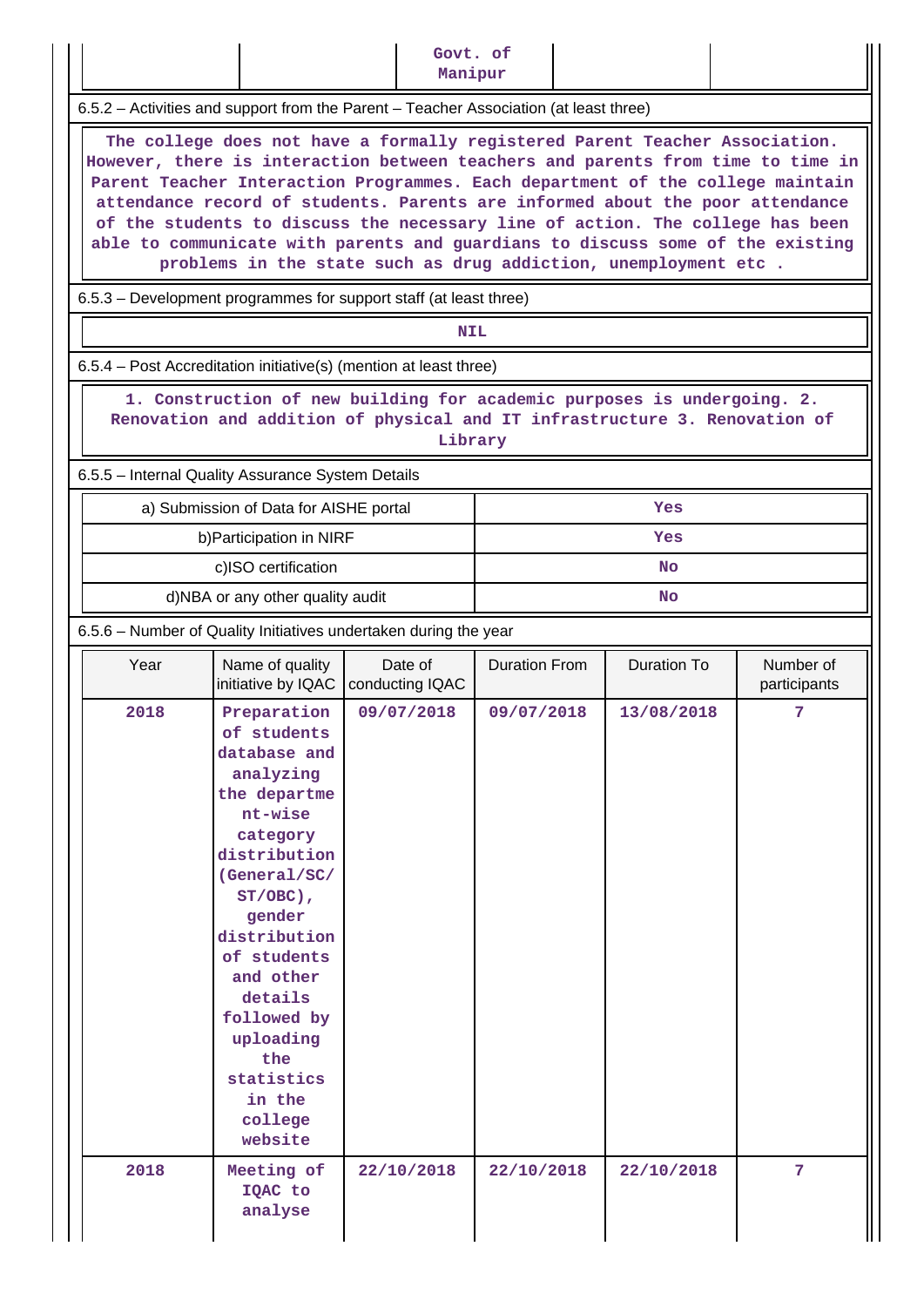|                                                                                                                                                                                |                                                      | student<br><b>Teachers</b><br>Survey.                                                             | satisfaction<br>survey and                                                                                                      |                                     |                     |                                                                                       |                       |            |                            |      |                                                     |
|--------------------------------------------------------------------------------------------------------------------------------------------------------------------------------|------------------------------------------------------|---------------------------------------------------------------------------------------------------|---------------------------------------------------------------------------------------------------------------------------------|-------------------------------------|---------------------|---------------------------------------------------------------------------------------|-----------------------|------------|----------------------------|------|-----------------------------------------------------|
| 2019                                                                                                                                                                           |                                                      | the<br>for<br>the                                                                                 | Scrutiny and<br>forwarding<br>applications<br>promotion<br>under career<br>advancement<br>scheme of<br>full time<br>teachers to |                                     | 04/02/2019          | 04/02/2019                                                                            |                       | 04/03/2019 |                            |      | 7                                                   |
|                                                                                                                                                                                |                                                      |                                                                                                   | competent<br>authority                                                                                                          |                                     |                     |                                                                                       |                       |            |                            |      |                                                     |
|                                                                                                                                                                                |                                                      |                                                                                                   |                                                                                                                                 |                                     |                     | View File                                                                             |                       |            |                            |      |                                                     |
| <b>CRITERION VII - INSTITUTIONAL VALUES AND BEST PRACTICES</b>                                                                                                                 |                                                      |                                                                                                   |                                                                                                                                 |                                     |                     |                                                                                       |                       |            |                            |      |                                                     |
|                                                                                                                                                                                |                                                      |                                                                                                   |                                                                                                                                 |                                     |                     |                                                                                       |                       |            |                            |      |                                                     |
| 7.1 - Institutional Values and Social Responsibilities<br>7.1.1 - Gender Equity (Number of gender equity promotion programmes organized by the institution during the<br>year) |                                                      |                                                                                                   |                                                                                                                                 |                                     |                     |                                                                                       |                       |            |                            |      |                                                     |
| Title of the<br>Period from<br>programme                                                                                                                                       |                                                      |                                                                                                   |                                                                                                                                 | Period To<br>Number of Participants |                     |                                                                                       |                       |            |                            |      |                                                     |
|                                                                                                                                                                                |                                                      |                                                                                                   |                                                                                                                                 |                                     |                     |                                                                                       |                       | Female     |                            | Male |                                                     |
| No Data Entered/Not Applicable !!!                                                                                                                                             |                                                      |                                                                                                   |                                                                                                                                 |                                     |                     |                                                                                       |                       |            |                            |      |                                                     |
| 7.1.2 - Environmental Consciousness and Sustainability/Alternate Energy initiatives such as:                                                                                   |                                                      |                                                                                                   |                                                                                                                                 |                                     |                     |                                                                                       |                       |            |                            |      |                                                     |
|                                                                                                                                                                                |                                                      |                                                                                                   |                                                                                                                                 |                                     |                     | Percentage of power requirement of the University met by the renewable energy sources |                       |            |                            |      |                                                     |
|                                                                                                                                                                                |                                                      |                                                                                                   |                                                                                                                                 |                                     |                     | No Data Entered/Not Applicable !!!                                                    |                       |            |                            |      |                                                     |
| 7.1.3 - Differently abled (Divyangjan) friendliness                                                                                                                            |                                                      |                                                                                                   |                                                                                                                                 |                                     |                     |                                                                                       |                       |            |                            |      |                                                     |
|                                                                                                                                                                                | Item facilities<br>Yes/No<br>Number of beneficiaries |                                                                                                   |                                                                                                                                 |                                     |                     |                                                                                       |                       |            |                            |      |                                                     |
|                                                                                                                                                                                |                                                      |                                                                                                   |                                                                                                                                 |                                     |                     | No Data Entered/Not Applicable !!!                                                    |                       |            |                            |      |                                                     |
| 7.1.4 - Inclusion and Situatedness                                                                                                                                             |                                                      |                                                                                                   |                                                                                                                                 |                                     |                     |                                                                                       |                       |            |                            |      |                                                     |
| Year<br>Number of<br>initiatives to<br>address<br>locational<br>advantages<br>and disadva<br>ntages                                                                            |                                                      | Number of<br>initiatives<br>taken to<br>engage with<br>and<br>contribute to<br>local<br>community |                                                                                                                                 |                                     | Date                | Duration                                                                              | Name of<br>initiative |            | <b>Issues</b><br>addressed |      | Number of<br>participating<br>students<br>and staff |
| No Data Entered/Not Applicable !!!                                                                                                                                             |                                                      |                                                                                                   |                                                                                                                                 |                                     |                     |                                                                                       |                       |            |                            |      |                                                     |
| No file uploaded.                                                                                                                                                              |                                                      |                                                                                                   |                                                                                                                                 |                                     |                     |                                                                                       |                       |            |                            |      |                                                     |
| 7.1.5 - Human Values and Professional Ethics Code of conduct (handbooks) for various stakeholders                                                                              |                                                      |                                                                                                   |                                                                                                                                 |                                     |                     |                                                                                       |                       |            |                            |      |                                                     |
| <b>Title</b>                                                                                                                                                                   |                                                      |                                                                                                   |                                                                                                                                 |                                     | Date of publication | Follow up(max 100 words)                                                              |                       |            |                            |      |                                                     |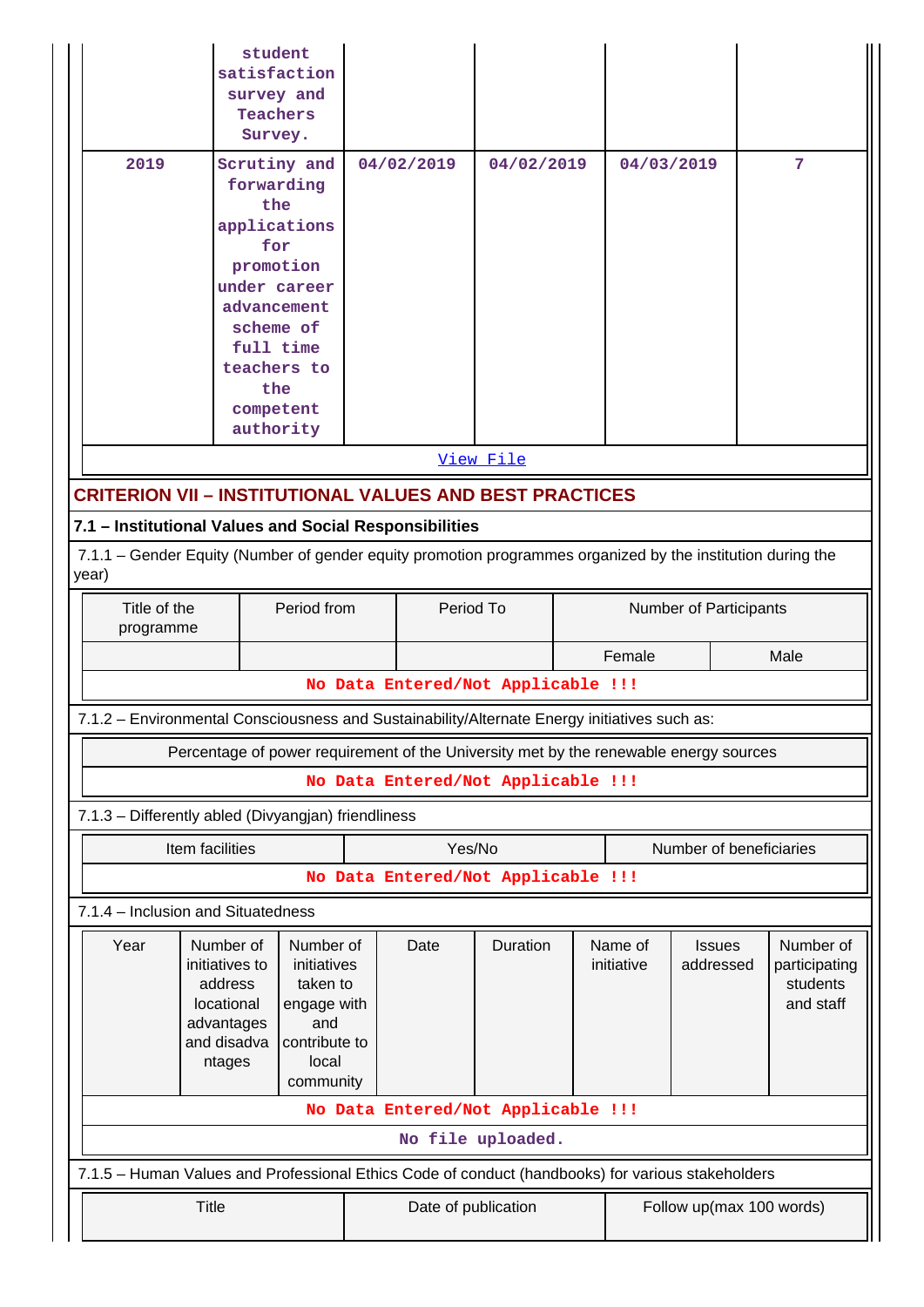#### **No Data Entered/Not Applicable !!!**

7.1.6 – Activities conducted for promotion of universal Values and Ethics

| Activity                 | Duration From | Duration To | Number of participants |  |  |  |
|--------------------------|---------------|-------------|------------------------|--|--|--|
| World Environment<br>Day | 05/06/2018    | 05/06/2018  | 300                    |  |  |  |
| Independence Day         | 15/08/2018    | 15/08/2018  | 200                    |  |  |  |
| NSS Day                  | 24/09/2018    | 24/09/2018  | 150                    |  |  |  |
| Irabot Day               | 30/10/2018    | 30/10/2018  | 250                    |  |  |  |
| Voters Day               | 25/01/2019    | 25/01/2019  | 200                    |  |  |  |
| Republic Day             | 26/01/2019    | 26/01/2019  | 35                     |  |  |  |
| View File                |               |             |                        |  |  |  |

7.1.7 – Initiatives taken by the institution to make the campus eco-friendly (at least five)

 **1.Bicycles: The College has a separate parking shed for bicycles used by students and staff. 2.Pedestrian Friendly Roads 3. Plastic –free campus 4. Paperless Office 5. Green landscaping with trees and plants**

# **7.2 – Best Practices**

7.2.1 – Describe at least two institutional best practices

 **1. One Week Residential NSS Camp combining Units 1 2: It was conducted between 10 and 17 December 2018. Altogether 110 NSS Volunteers took part in the camp. The camp witnessed different creative sessions and activities such as Life Skills, Road Awareness, Effective Business Communication, Entrepreneurship skills etc. Resource Persons were invited to give awareness lectures to the volunteers in the above mentioned areas. 2. State Level Open Accountancy Competition on 28 April 2019: It was organised by the College in collaboration College Alumni. A total of 100 competitors from all over the state took part in the competition. Prizes and certificates were given to the top 3 competitors based on the MCQ Test. Another 10 participants were also given consolation prizes and certificates.**

 Upload details of two best practices successfully implemented by the institution as per NAAC format in your institution website, provide the link

<http://www.dmccommerce.edu.in>

#### **7.3 – Institutional Distinctiveness**

 7.3.1 – Provide the details of the performance of the institution in one area distinctive to its vision, priority and thrust in not more than 500 words

 **The college is affiliated to Manipur University since its inception in 1996 and from this year onwards, it has become one of the constituent colleges of the Dhanamanjuri University The college ensures to impart quality commerce and management education to all of its students not only through enhancing their intellectual ability but also by nurturing their entrepreneurship talents. The institution is only the full fledged government college in the field of commerce and management. The college shapes the learners into better citizen enriched with self confidence, perseverance, patriotism and humanity. The ambition of the college is to empower the future generation of students with authority and position in the world of commerce and business. This is well evidenced by the success of our alumni in the field of their choice .**

Provide the weblink of the institution